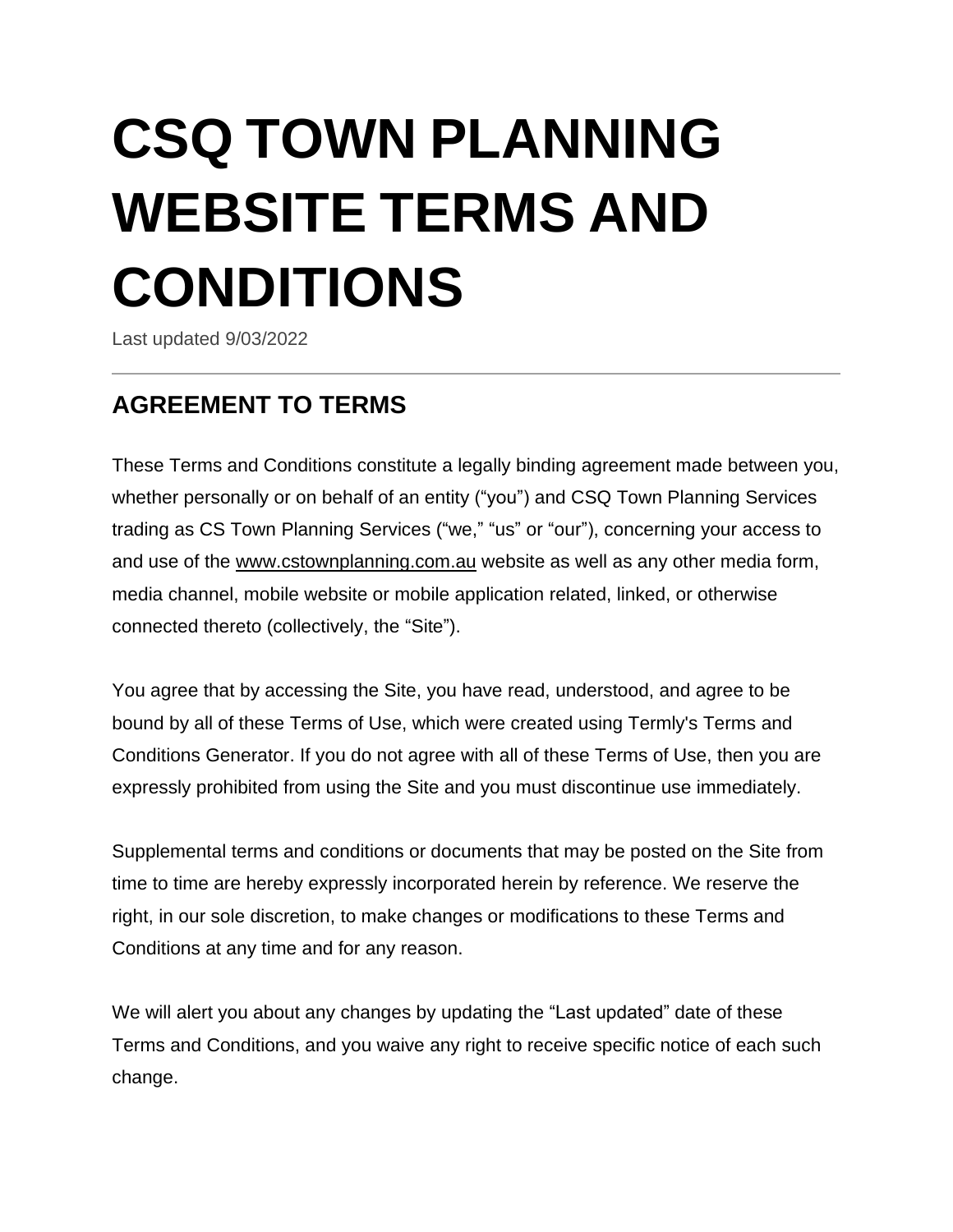It is your responsibility to periodically review these Terms and Conditions to stay informed of updates. You will be subject to, and will be deemed to have been made aware of and to have accepted, the changes in any revised Terms and Conditions by your continued use of the Site after the date such revised Terms and Conditions are posted.

The information provided on the Site is not intended for distribution to or use by any person or entity in any jurisdiction or country where such distribution or use would be contrary to law or regulation or which would subject us to any registration requirement within such jurisdiction or country.

Accordingly, those persons who choose to access the Site from other locations do so on their own initiative and are solely responsible for compliance with local laws, if and to the extent local laws are applicable.

The Site is intended for users who are at least 13 years of age. All users who are minors in the jurisdiction in which they reside (generally under the age of 18) must have the permission of, and be directly supervised by, their parent or guardian to use the Site. If you are a minor, you must have your parent or guardian read and agree to these Terms and Conditions prior to you using the Site.

#### **INTELLECTUAL PROPERTY RIGHTS**

Unless otherwise indicated, the Site is our proprietary property and all source code, databases, functionality, software, website designs, audio, video, text, photographs, and graphics on the Site (collectively, the "Content") and the trademarks, service marks, and logos contained therein (the "Marks") are owned or controlled by us or licensed to us, and are protected by copyright and trademark laws and various other intellectual property rights and unfair competition laws of Australia, foreign jurisdictions, and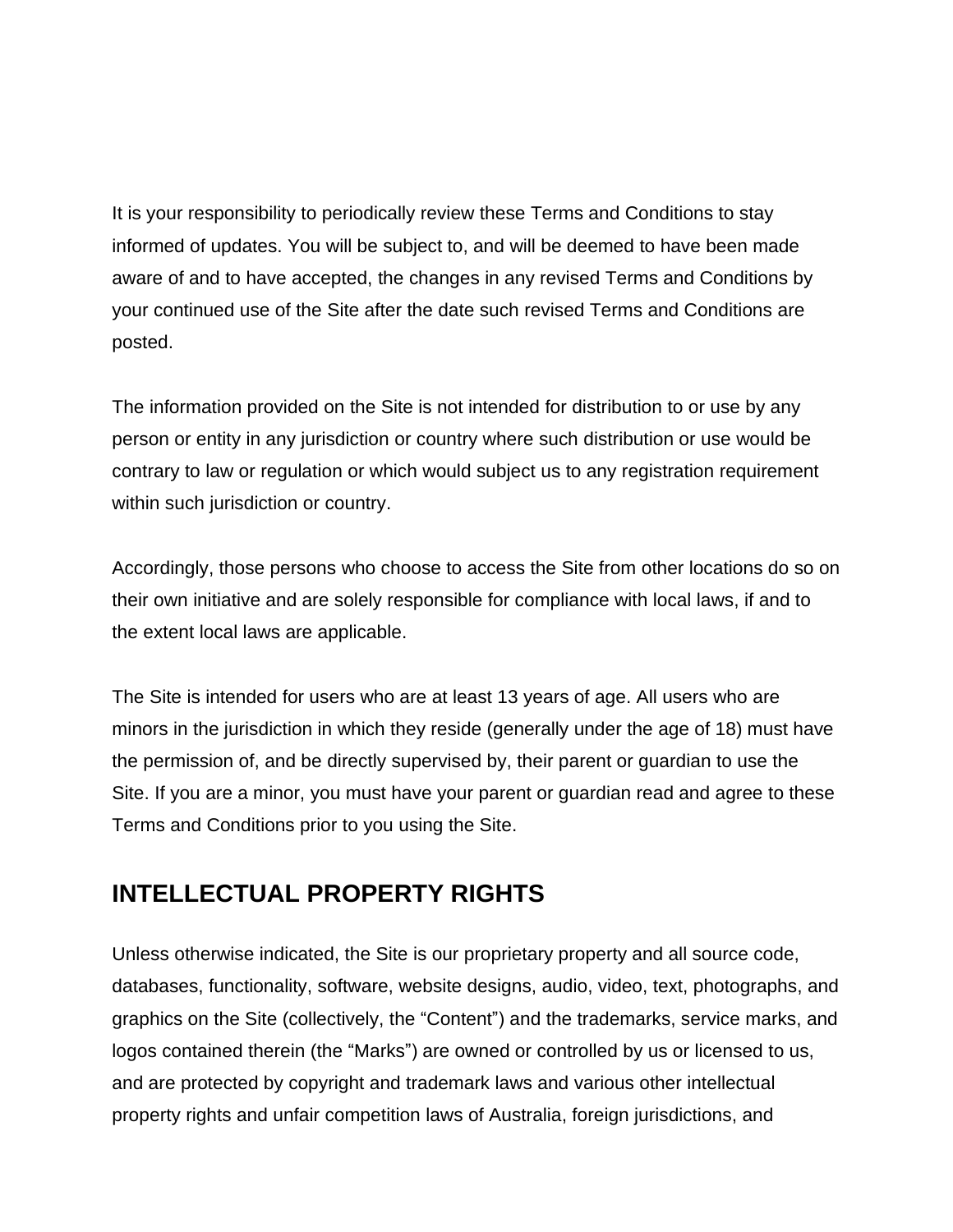international conventions.

The Content and the Marks are provided on the Site "AS IS" for your information and personal use only. Except as expressly provided in these Terms and Conditions, no part of the Site and no Content or Marks may be copied, reproduced, aggregated, republished, uploaded, posted, publicly displayed, encoded, translated, transmitted, distributed, sold, licensed, or otherwise exploited for any commercial purpose whatsoever, without our express prior written permission.

Provided that you are eligible to use the Site, you are granted a limited license to access and use the Site and to download or print a copy of any portion of the Content to which you have properly gained access solely for your personal, non-commercial use. We reserve all rights not expressly granted to you in and to the Site, the Content and the Marks.

#### **USER REPRESENTATIONS**

By using the Site, you represent and warrant that:

[(1) all registration information you submit will be true, accurate, current, and complete; (2) you will maintain the accuracy of such information and promptly update such registration information as necessary;]

(3) you have the legal capacity and you agree to comply with these Terms and Conditions;

 $[(4)$  you are not under the age of 13;

(5) not a minor in the jurisdiction in which you reside[, or if a minor, you have received parental permission to use the Site];

(6) you will not access the Site through automated or non-human means, whether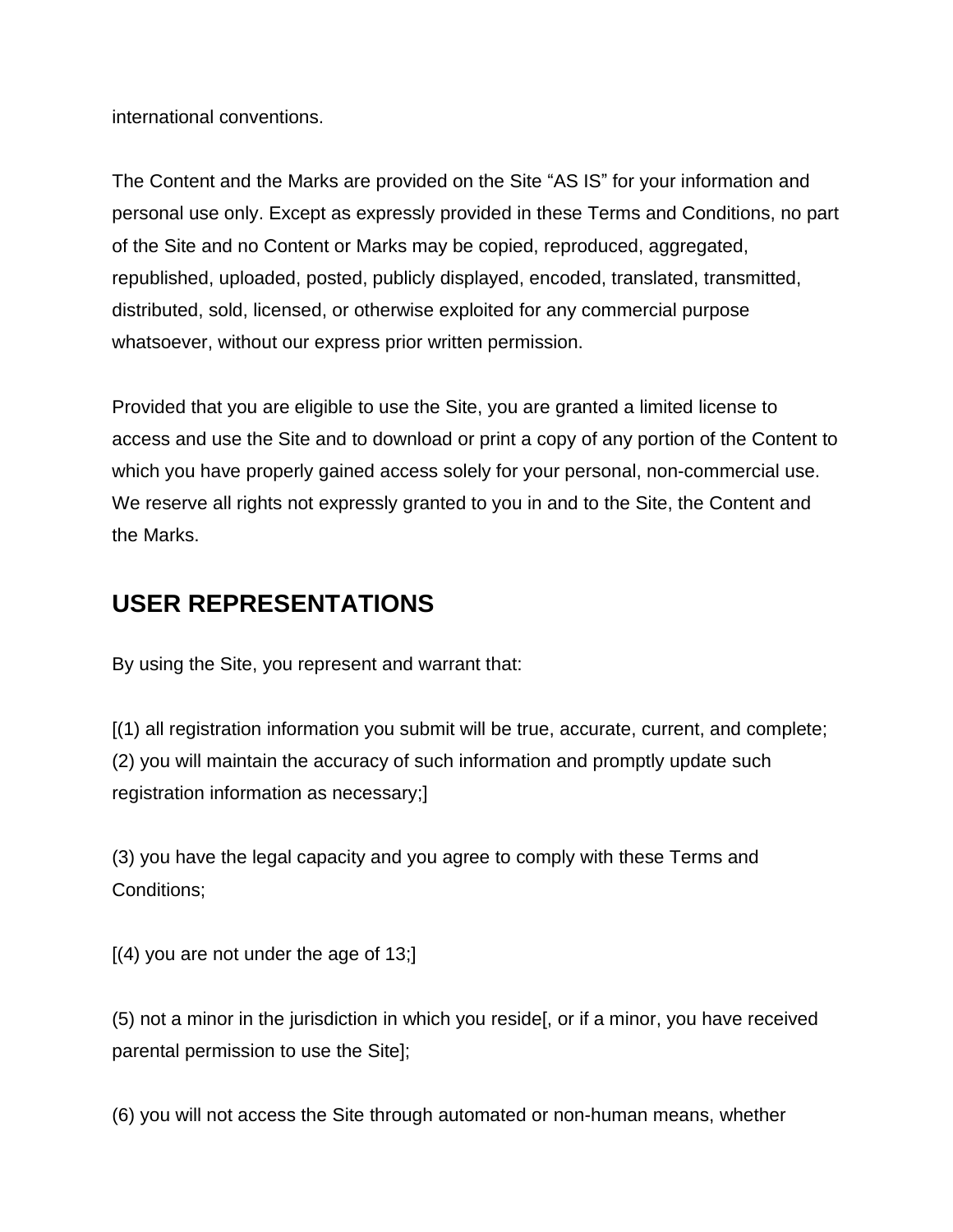through a bot, script, or otherwise;

(7) you will not use the Site for any illegal or unauthorized purpose;

(8) your use of the Site will not violate any applicable law or regulation.

If you provide any information that is untrue, inaccurate, not current, or incomplete, we have the right to suspend or terminate your account and refuse any and all current or future use of the Site (or any portion thereof).

## **USER REGISTRATION**

You may be required to register with the Site. You agree to keep your password confidential and will be responsible for all use of your account and password. We reserve the right to remove, reclaim, or change a username you select if we determine, in our sole discretion, that such username is inappropriate, obscene, or otherwise objectionable.

## **PROHIBITED ACTIVITIES**

You may not access or use the Site for any purpose other than that for which we make the Site available. The Site may not be used in connection with any commercial endeavors except those that are specifically endorsed or approved by us.

As a user of the Site, you agree not to:

- 1. systematically retrieve data or other content from the Site to create or compile, directly or indirectly, a collection, compilation, database, or directory without written permission from us.
- 2. make any unauthorized use of the Site, including collecting usernames and/or email addresses of users by electronic or other means for the purpose of sending unsolicited email, or creating user accounts by automated means or under false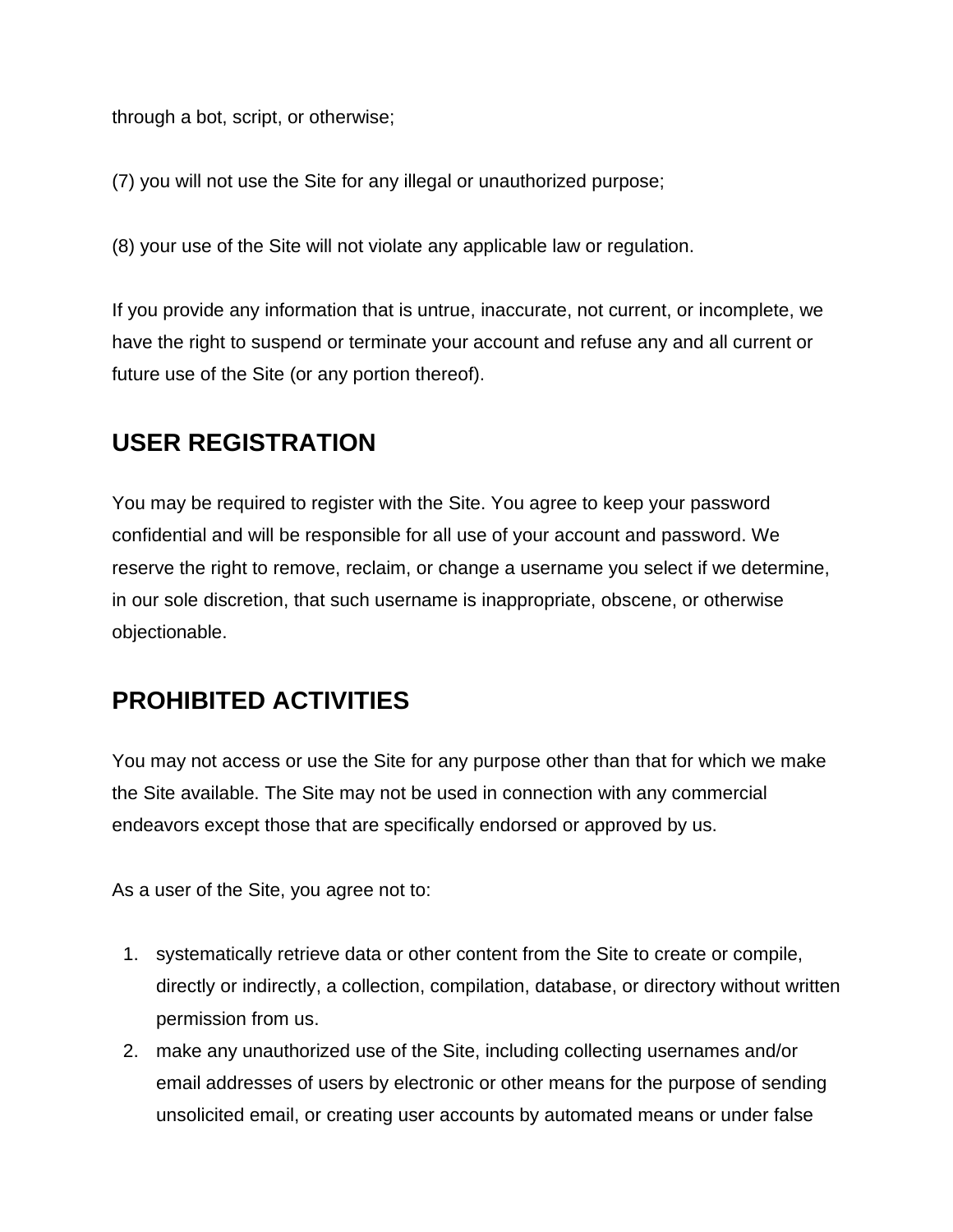pretenses.

- 3. use a buying agent or purchasing agent to make purchases on the Site.
- 4. use the Site to advertise or offer to sell goods and services.
- 5. circumvent, disable, or otherwise interfere with security-related features of the Site, including features that prevent or restrict the use or copying of any Content or enforce limitations on the use of the Site and/or the Content contained therein.
- 6. engage in unauthorized framing of or linking to the Site.
- 7. trick, defraud, or mislead us and other users, especially in any attempt to learn sensitive account information such as user passwords;
- 8. make improper use of our support services or submit false reports of abuse or misconduct.
- 9. engage in any automated use of the system, such as using scripts to send comments or messages, or using any data mining, robots, or similar data gathering and extraction tools.
- 10. interfere with, disrupt, or create an undue burden on the Site or the networks or services connected to the Site.
- 11. attempt to impersonate another user or person or use the username of another user.
- 12. sell or otherwise transfer your profile.
- 13. use any information obtained from the Site in order to harass, abuse, or harm another person.
- 14. use the Site as part of any effort to compete with us or otherwise use the Site and/or the Content for any revenue-generating endeavor or commercial enterprise.
- 15. decipher, decompile, disassemble, or reverse engineer any of the software comprising or in any way making up a part of the Site.
- 16. attempt to bypass any measures of the Site designed to prevent or restrict access to the Site, or any portion of the Site.
- 17. harass, annoy, intimidate, or threaten any of our employees or agents engaged in providing any portion of the Site to you.
- 18. delete the copyright or other proprietary rights notice from any Content.
- 19. copy or adapt the Site's software, including but not limited to Flash, PHP, HTML, JavaScript, or other code.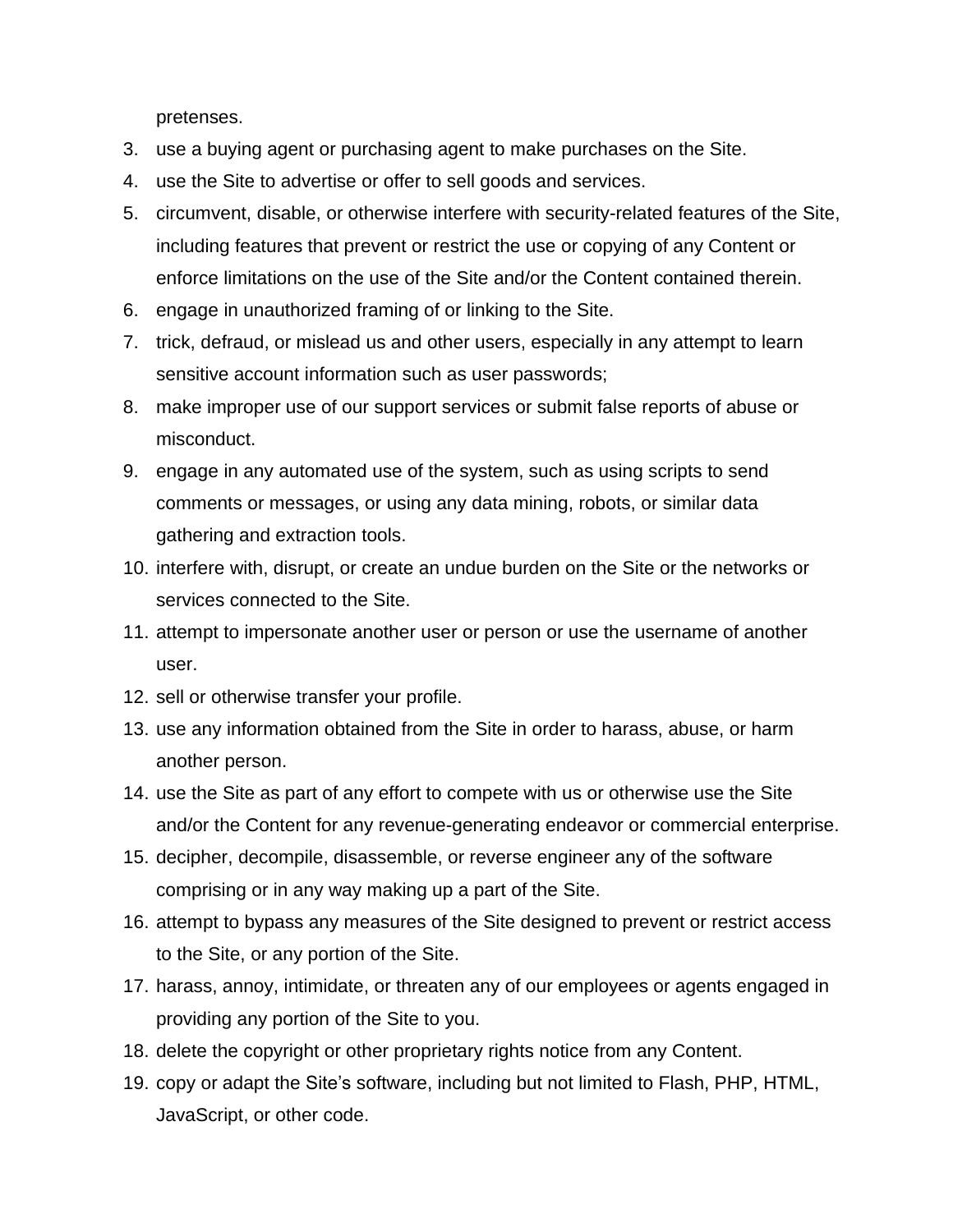- 20. upload or transmit (or attempt to upload or to transmit) viruses, Trojan horses, or other material, including excessive use of capital letters and spamming (continuous posting of repetitive text), that interferes with any party's uninterrupted use and enjoyment of the Site or modifies, impairs, disrupts, alters, or interferes with the use, features, functions, operation, or maintenance of the Site.
- 21. upload or transmit (or attempt to upload or to transmit) any material that acts as a passive or active information collection or transmission mechanism, including without limitation, clear graphics interchange formats ("gifs"), 1x1 pixels, web bugs, cookies, or other similar devices (sometimes referred to as "spyware" or "passive collection mechanisms" or "pcms").
- 22. except as may be the result of standard search engine or Internet browser usage, use, launch, develop, or distribute any automated system, including without limitation, any spider, robot, cheat utility, scraper, or offline reader that accesses the Site, or using or launching any unauthorized script or other software.
- 23. disparage, tarnish, or otherwise harm, in our opinion, us and/or the Site.
- 24. use the Site in a manner inconsistent with any applicable laws or regulations.

#### **USER GENERATED CONTRIBUTIONS**

The Site may invite you to chat, contribute to, or participate in blogs, message boards, online forums, and other functionality, and may provide you with the opportunity to create, submit, post, display, transmit, perform, publish, distribute, or broadcast content and materials to us or on the Site, including but not limited to text, writings, video, audio, photographs, graphics, comments, suggestions, or personal information or other material (collectively, "Contributions").

Contributions may be viewable by other users of the Site and through third-party websites. As such, any Contributions you transmit may be treated as non-confidential and non-proprietary. When you create or make available any Contributions, you thereby represent and warrant that: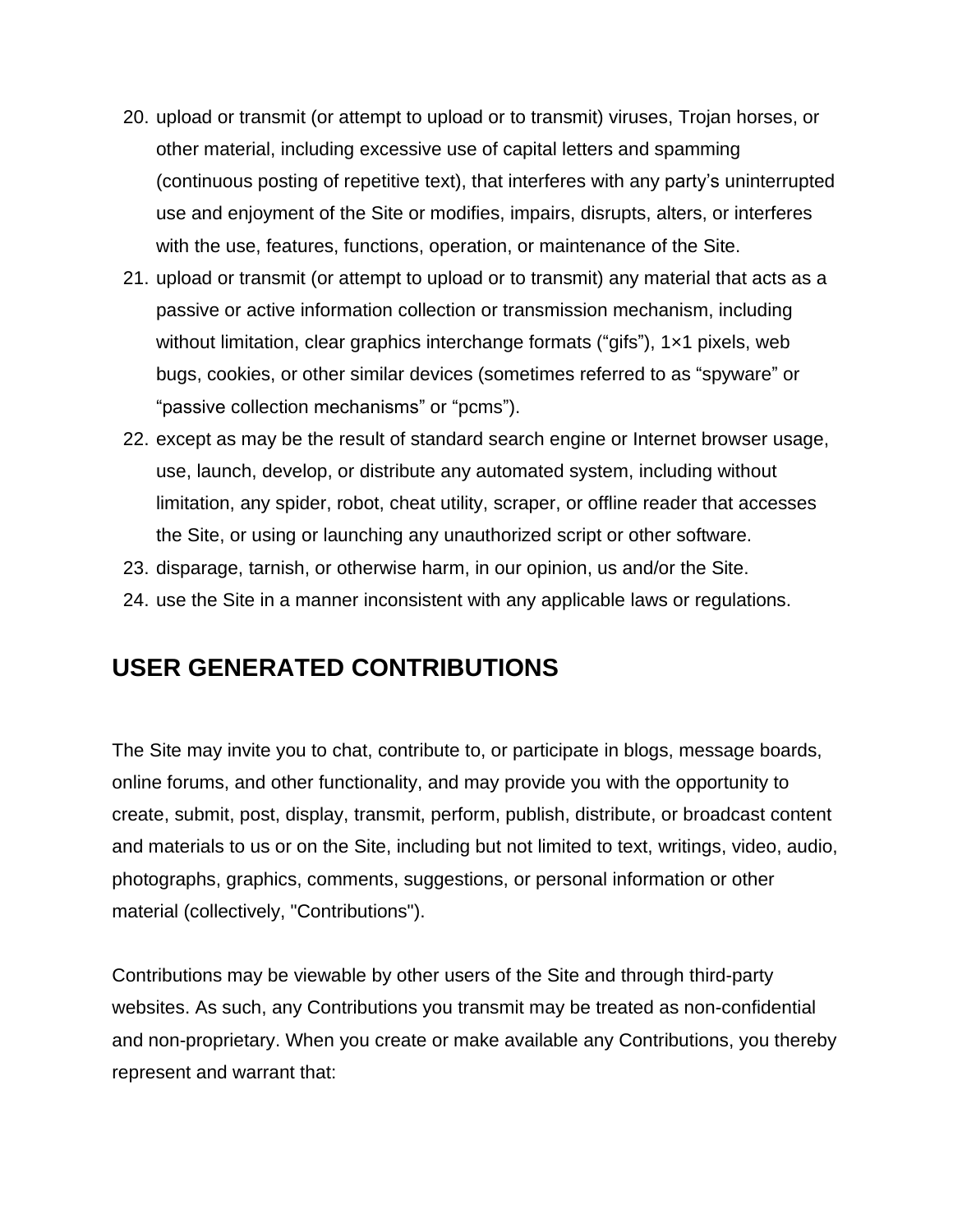- 1. the creation, distribution, transmission, public display, or performance, and the accessing, downloading, or copying of your Contributions do not and will not infringe the proprietary rights, including but not limited to the copyright, patent, trademark, trade secret, or moral rights of any third party.
- 2. you are the creator and owner of or have the necessary licenses, rights, consents, releases, and permissions to use and to authorize us, the Site, and other users of the Site to use your Contributions in any manner contemplated by the Site and these Terms and Conditions.
- 3. you have the written consent, release, and/or permission of each and every identifiable individual person in your Contributions to use the name or likeness of each and every such identifiable individual person to enable inclusion and use of your Contributions in any manner contemplated by the Site and these Terms and Conditions.
- 4. your Contributions are not false, inaccurate, or misleading.
- 5. your Contributions are not unsolicited or unauthorized advertising, promotional materials, pyramid schemes, chain letters, spam, mass mailings, or other forms of solicitation.
- 6. your Contributions are not obscene, lewd, lascivious, filthy, violent, harassing, libelous, slanderous, or otherwise objectionable (as determined by us).
- 7. your Contributions do not ridicule, mock, disparage, intimidate, or abuse anyone.
- 8. your Contributions do not advocate the violent overthrow of any government or incite, encourage, or threaten physical harm against another.
- 9. your Contributions do not violate any applicable law, regulation, or rule.
- 10.your Contributions do not violate the privacy or publicity rights of any third party.
- 11.your Contributions do not contain any material that solicits personal information from anyone under the age of 18 or exploits people under the age of 18 in a sexual or violent manner.
- 12.your Contributions do not violate any federal or state law concerning child pornography, or otherwise intended to protect the health or well-being of minors;
- 13.your Contributions do not include any offensive comments that are connected to race, national origin, gender, sexual preference, or physical handicap.
- 14.your Contributions do not otherwise violate, or link to material that violates, any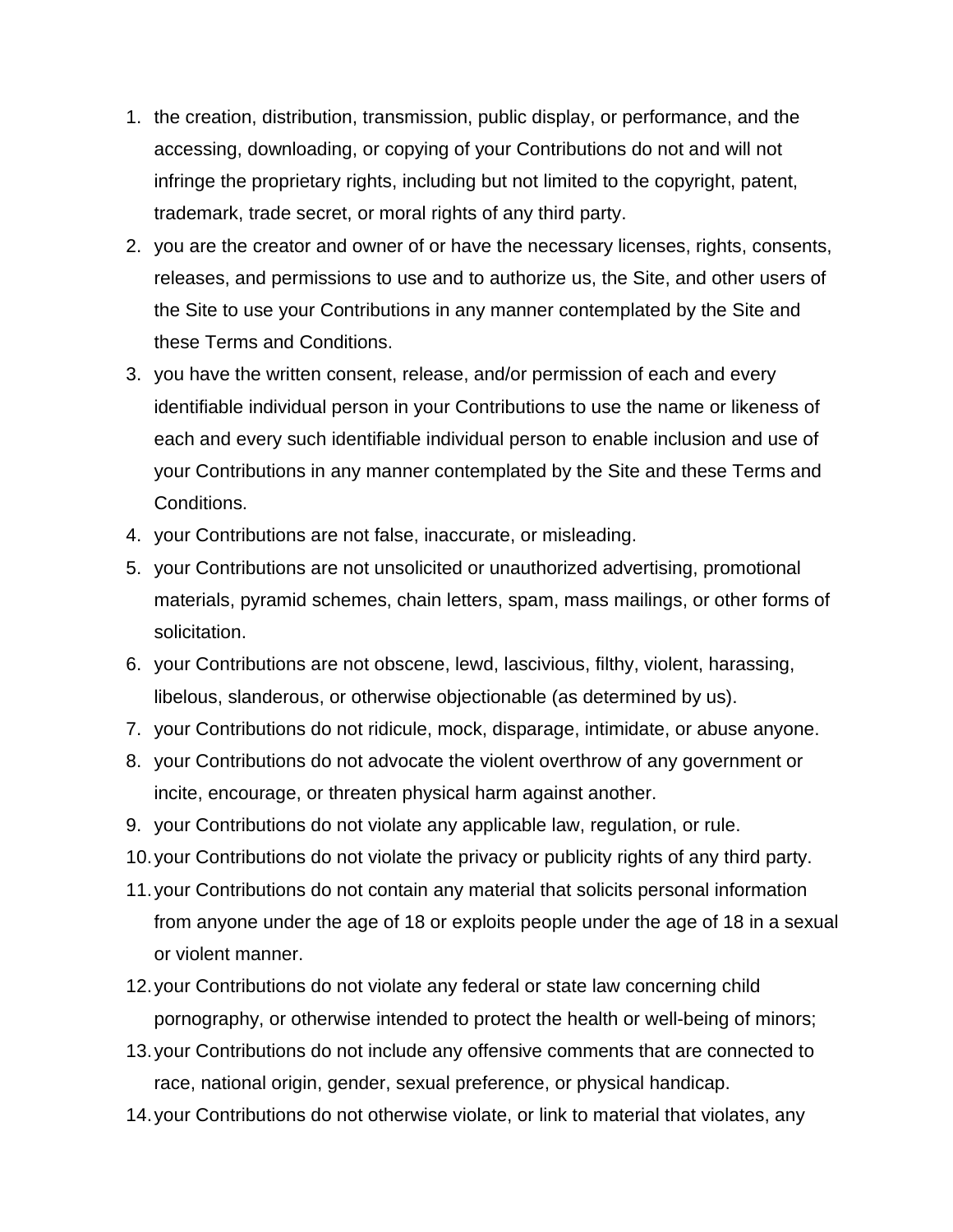provision of these Terms and Conditions, or any applicable law or regulation.

Any use of the Site in violation of the foregoing violates these Terms and Conditions and may result in, among other things, termination or suspension of your rights to use the Site.

#### **CONTRIBUTION LICENSE**

By posting your Contributions to any part of the Site [or making Contributions accessible to the Site by linking your account from the Site to any of your social networking accounts], you automatically grant, and you represent and warrant that you have the right to grant, to us an unrestricted, unlimited, irrevocable, perpetual, non-exclusive, transferable, royalty-free, fully-paid, worldwide right, and license to host, use, copy, reproduce, disclose, sell, resell, publish, broadcast, retitle, archive, store, cache, publicly perform, publicly display, reformat, translate, transmit, excerpt (in whole or in part), and distribute such Contributions (including, without limitation, your image and voice) for any purpose, commercial, advertising, or otherwise, and to prepare derivative works of, or incorporate into other works, such Contributions, and grant and authorize sublicenses of the foregoing. The use and distribution may occur in any media formats and through any media channels.

This license will apply to any form, media, or technology now known or hereafter developed, and includes our use of your name, company name, and franchise name, as applicable, and any of the trademarks, service marks, trade names, logos, and personal and commercial images you provide. You waive all moral rights in your Contributions, and you warrant that moral rights have not otherwise been asserted in your Contributions.

We do not assert any ownership over your Contributions. You retain full ownership of all of your Contributions and any intellectual property rights or other proprietary rights associated with your Contributions. We are not liable for any statements or representations in your Contributions provided by you in any area on the Site.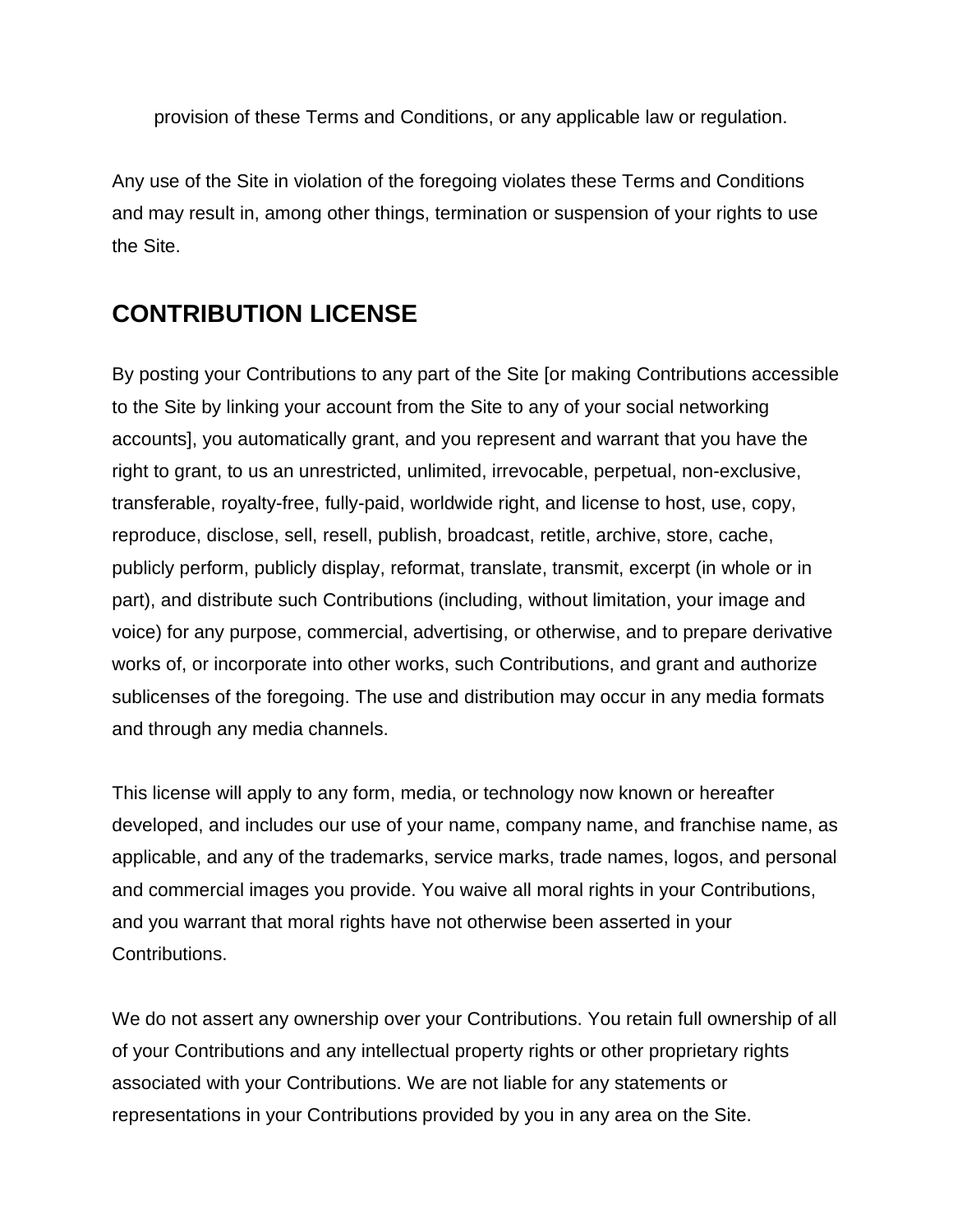You are solely responsible for your Contributions to the Site and you expressly agree to exonerate us from any and all responsibility and to refrain from any legal action against us regarding your Contributions.

We have the right, in our sole and absolute discretion, (1) to edit, redact, or otherwise change any Contributions; (2) to re-categorize any Contributions to place them in more appropriate locations on the Site; and (3) to pre-screen or delete any Contributions at any time and for any reason, without notice. We have no obligation to monitor your Contributions.

#### **GUIDELINES FOR REVIEWS**

We may provide you areas on the Site to leave reviews or ratings. When posting a review, you must comply with the following criteria:

(1) you should have firsthand experience with the person/entity being reviewed;

(2) your reviews should not contain offensive profanity, or abusive, racist, offensive, or hate language;

(3) your reviews should not contain discriminatory references based on religion, race, gender, national origin, age, marital status, sexual orientation, or disability;

(4) your reviews should not contain references to illegal activity;

(5) you should not be affiliated with competitors if posting negative reviews;

(6) you should not make any conclusions as to the legality of conduct;

(7) you may not post any false or misleading statements;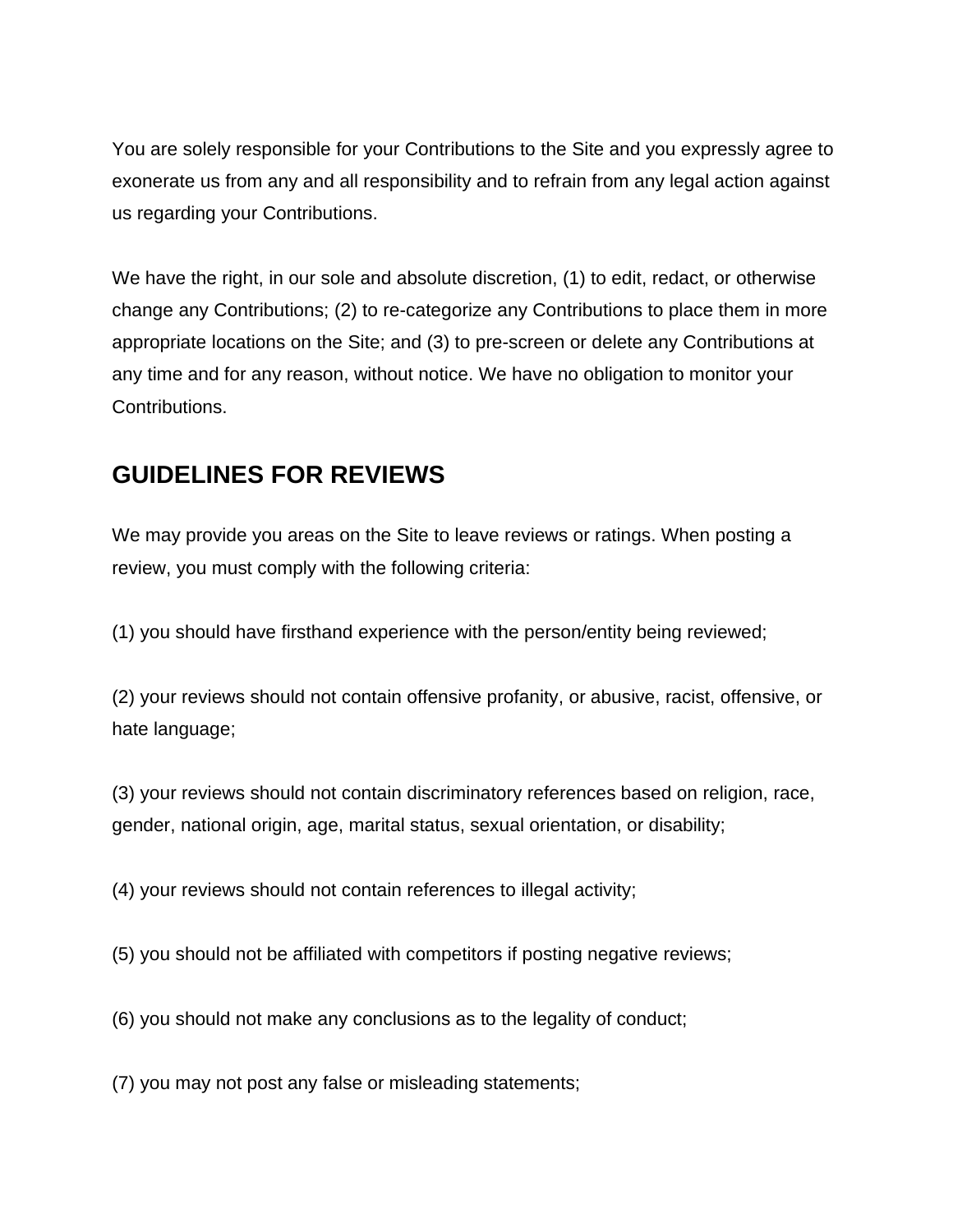(8) you may not organize a campaign encouraging others to post reviews, whether positive or negative.

We may accept, reject, or remove reviews in our sole discretion. We have absolutely no obligation to screen reviews or to delete reviews, even if anyone considers reviews objectionable or inaccurate. Reviews are not endorsed by us, and do not necessarily represent our opinions or the views of any of our affiliates or partners.

We do not assume liability for any review or for any claims, liabilities, or losses resulting from any review. By posting a review, you hereby grant to us a perpetual, nonexclusive, worldwide, royalty-free, fully-paid, assignable, and sublicensable right and license to reproduce, modify, translate, transmit by any means, display, perform, and/or distribute all content relating to reviews.

#### **MOBILE APPLICATION LICENSE**

#### **Use License**

If you access the Site via a mobile application, then we grant you a revocable, nonexclusive, non-transferable, limited right to install and use the mobile application on wireless electronic devices owned or controlled by you, and to access and use the mobile application on such devices strictly in accordance with the terms and conditions of this mobile application license contained in these Terms and Conditions.

You shall not:

(1) decompile, reverse engineer, disassemble, attempt to derive the source code of, or decrypt the application;

(2) make any modification, adaptation, improvement, enhancement, translation, or derivative work from the application;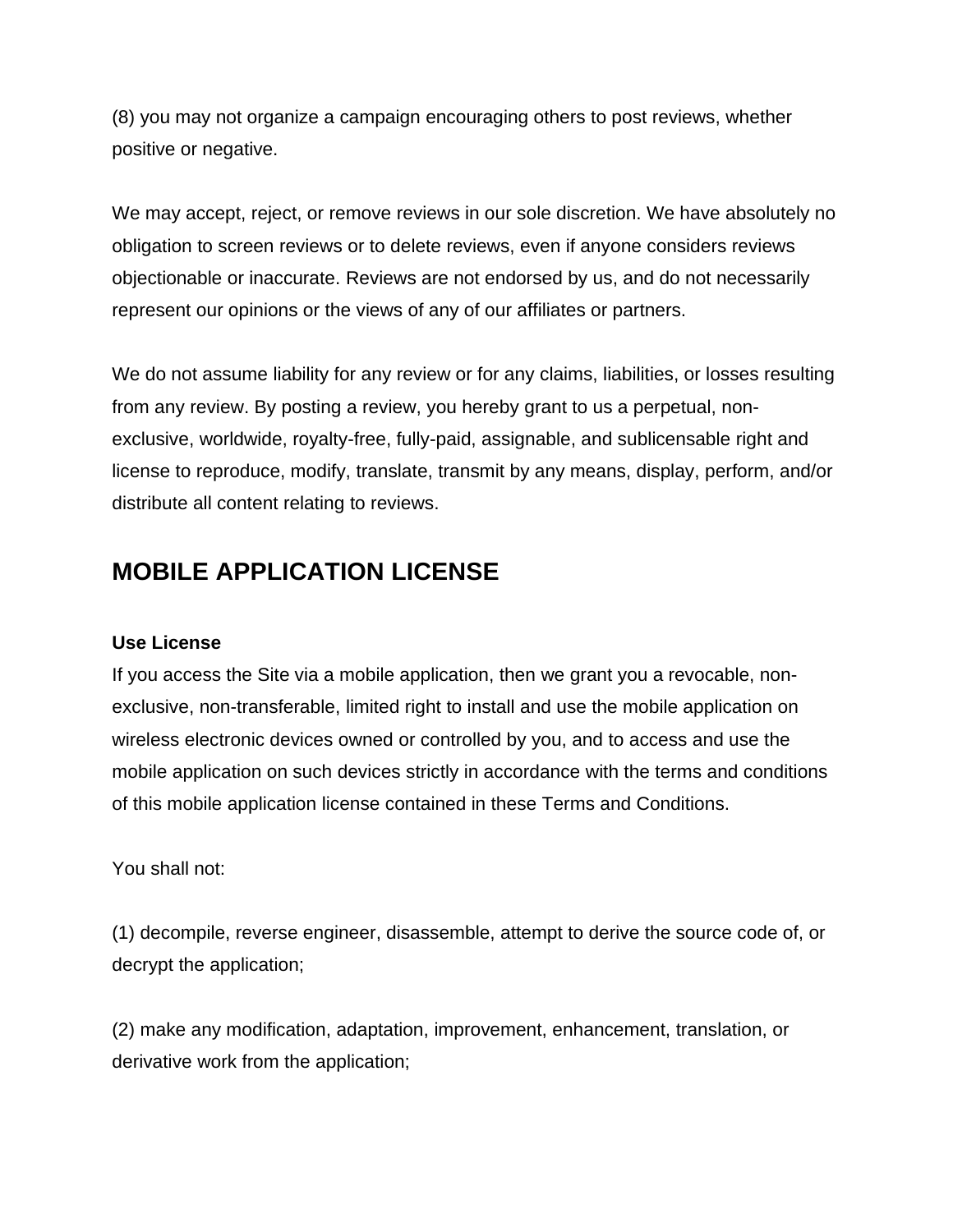(3) violate any applicable laws, rules, or regulations in connection with your access or use of the application;

(4) remove, alter, or obscure any proprietary notice (including any notice of copyright or trademark) posted by us or the licensors of the application;

(5) use the application for any revenue generating endeavor, commercial enterprise, or other purpose for which it is not designed or intended;

(6) make the application available over a network or other environment permitting access or use by multiple devices or users at the same time;

(7) use the application for creating a product, service, or software that is, directly or indirectly, competitive with or in any way a substitute for the application;

(8) use the application to send automated queries to any website or to send any unsolicited commercial e-mail;

(9) use any proprietary information or any of our interfaces or our other intellectual property in the design, development, manufacture, licensing, or distribution of any applications, accessories, or devices for use with the application.

#### **Apple and Android Devices**

The following terms apply when you use a mobile application obtained from either the Apple Store or Google Play (each an "App Distributor") to access the Site:

(1) the license granted to you for our mobile application is limited to a non-transferable license to use the application on a device that utilizes the Apple iOS or Android operating systems, as applicable, and in accordance with the usage rules set forth in the applicable App Distributor's terms of service;

(2) we are responsible for providing any maintenance and support services with respect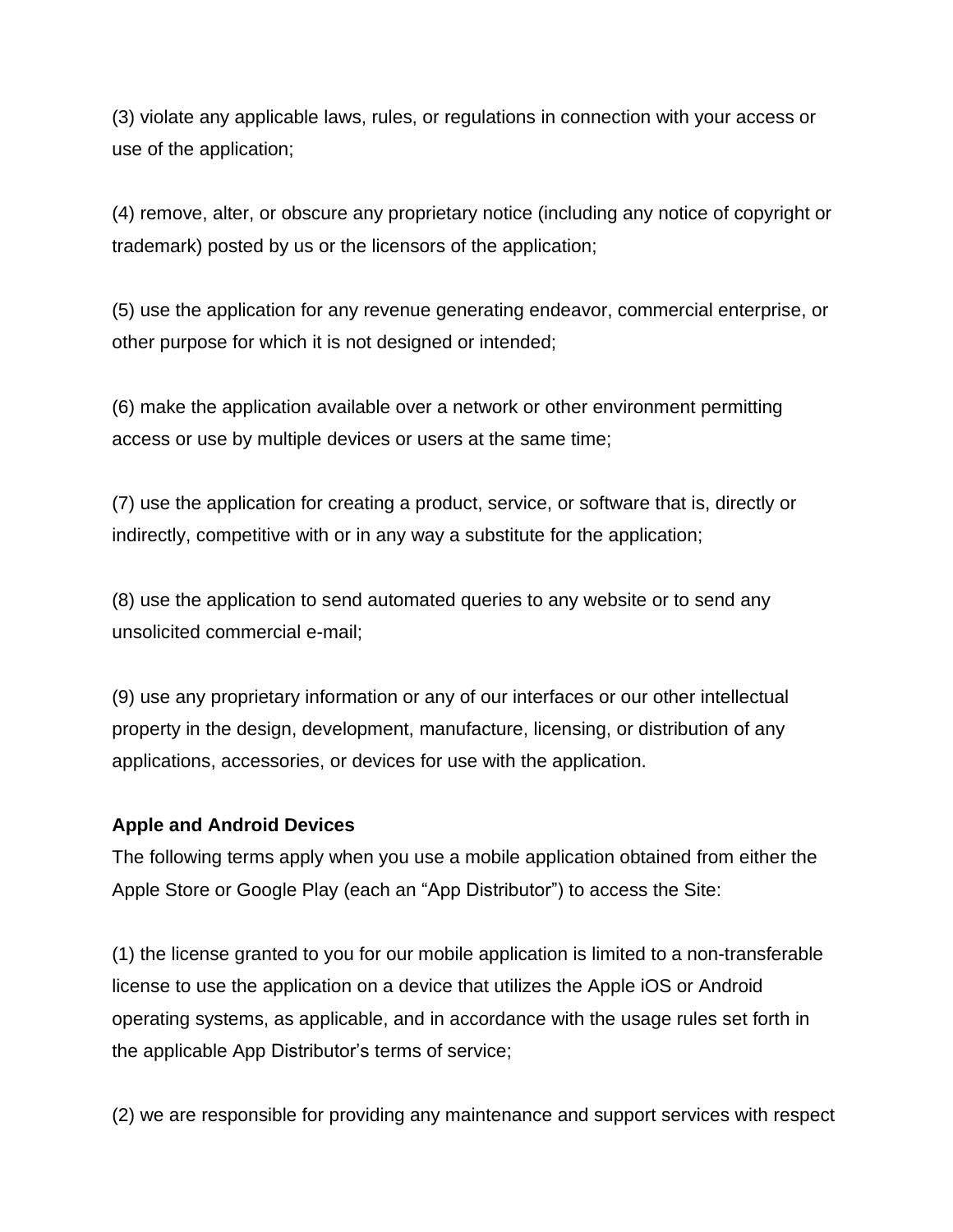to the mobile application as specified in the terms and conditions of this mobile application license contained in these Terms and Conditions or as otherwise required under applicable law, and you acknowledge that each App Distributor has no obligation whatsoever to furnish any maintenance and support services with respect to the mobile application;

(3) in the event of any failure of the mobile application to conform to any applicable warranty, you may notify the applicable App Distributor, and the App Distributor, in accordance with its terms and policies, may refund the purchase price, if any, paid for the mobile application, and to the maximum extent permitted by applicable law, the App Distributor will have no other warranty obligation whatsoever with respect to the mobile application;

(4) you represent and warrant that (i) you are not located in a country that is subject to a U.S. government embargo, or that has been designated by the U.S. government as a "terrorist supporting" country and (ii) you are not listed on any U.S. government list of prohibited or restricted parties;

(5) you must comply with applicable third-party terms of agreement when using the mobile application, e.g., if you have a VoIP application, then you must not be in violation of their wireless data service agreement when using the mobile application;

6) you acknowledge and agree that the App Distributors are third-party beneficiaries of the terms and conditions in this mobile application license contained in these Terms and Conditions, and that each App Distributor will have the right (and will be deemed to have accepted the right) to enforce the terms and conditions in this mobile application license contained in these Terms and Conditions against you as a third-party beneficiary thereof.

#### **SOCIAL MEDIA**

As part of the functionality of the Site, you may link your account with online accounts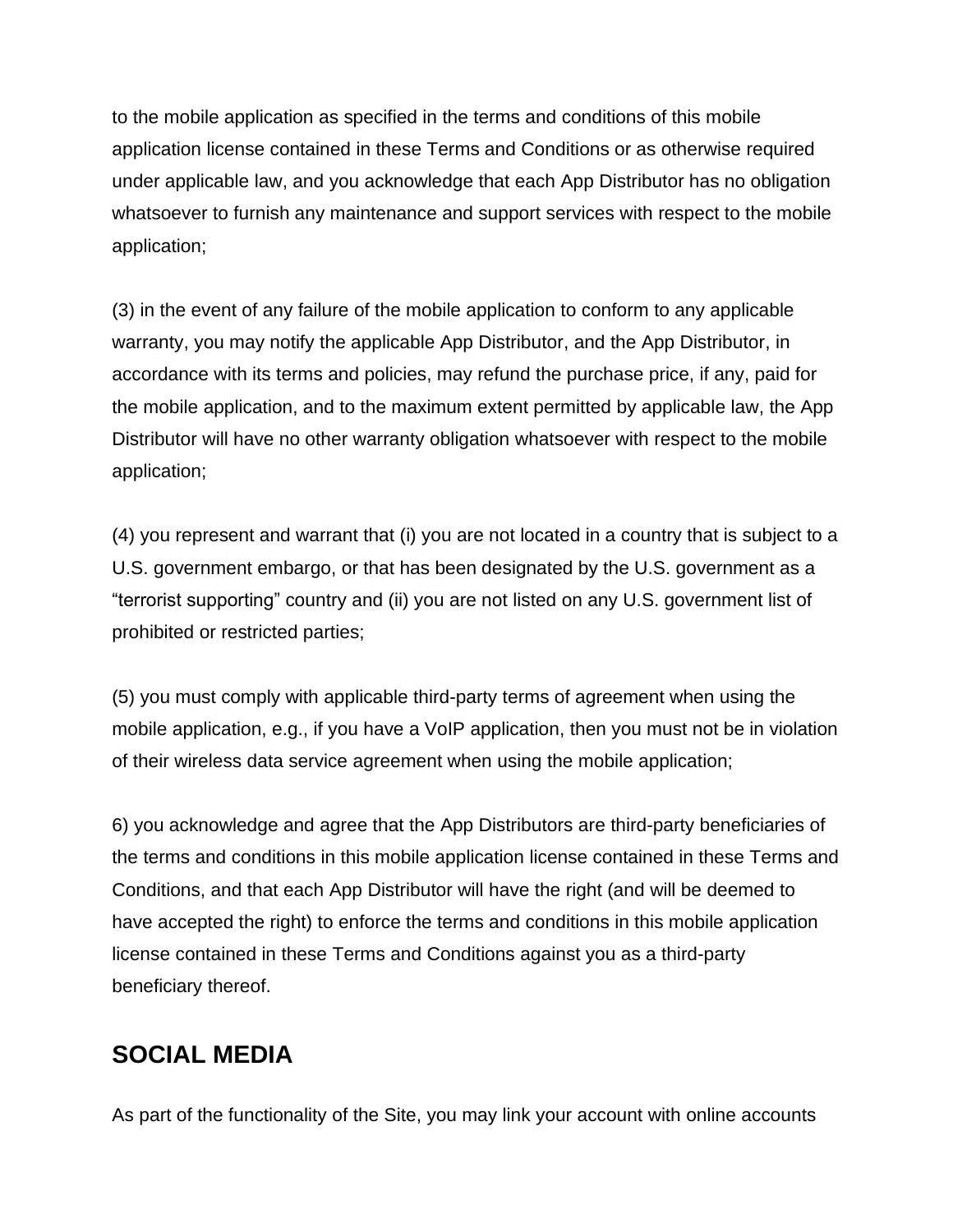you have with third-party service providers (each such account, a "Third-Party Account") by either: (1) providing your Third-Party Account login information through the Site; or (2) allowing us to access your Third-Party Account, as is permitted under the applicable terms and conditions that govern your use of each Third-Party Account.

You represent and warrant that you are entitled to disclose your Third-Party Account login information to us and/or grant us access to your Third-Party Account, without breach by you of any of the terms and conditions that govern your use of the applicable Third-Party Account, and without obligating us to pay any fees or making us subject to any usage limitations imposed by the third-party service provider of the Third-Party Account.

By granting us access to any Third-Party Accounts, you understand that (1) we may access, make available, and store (if applicable) any content that you have provided to and stored in your Third-Party Account (the "Social Network Content") so that it is available on and through the Site via your account, including without limitation any friend lists and (2) we may submit to and receive from your Third-Party Account additional information to the extent you are notified when you link your account with the Third-Party Account.

Depending on the Third-Party Accounts you choose and subject to the privacy settings that you have set in such Third-Party Accounts, personally identifiable information that you post to your Third-Party Accounts may be available on and through your account on the Site.

Please note that if a Third-Party Account or associated service becomes unavailable or our access to such Third-Party Account is terminated by the third-party service provider, then Social Network Content may no longer be available on and through the Site. You will have the ability to disable the connection between your account on the Site and your Third-Party Accounts at any time.

PLEASE NOTE THAT YOUR RELATIONSHIP WITH THE THIRD-PARTY SERVICE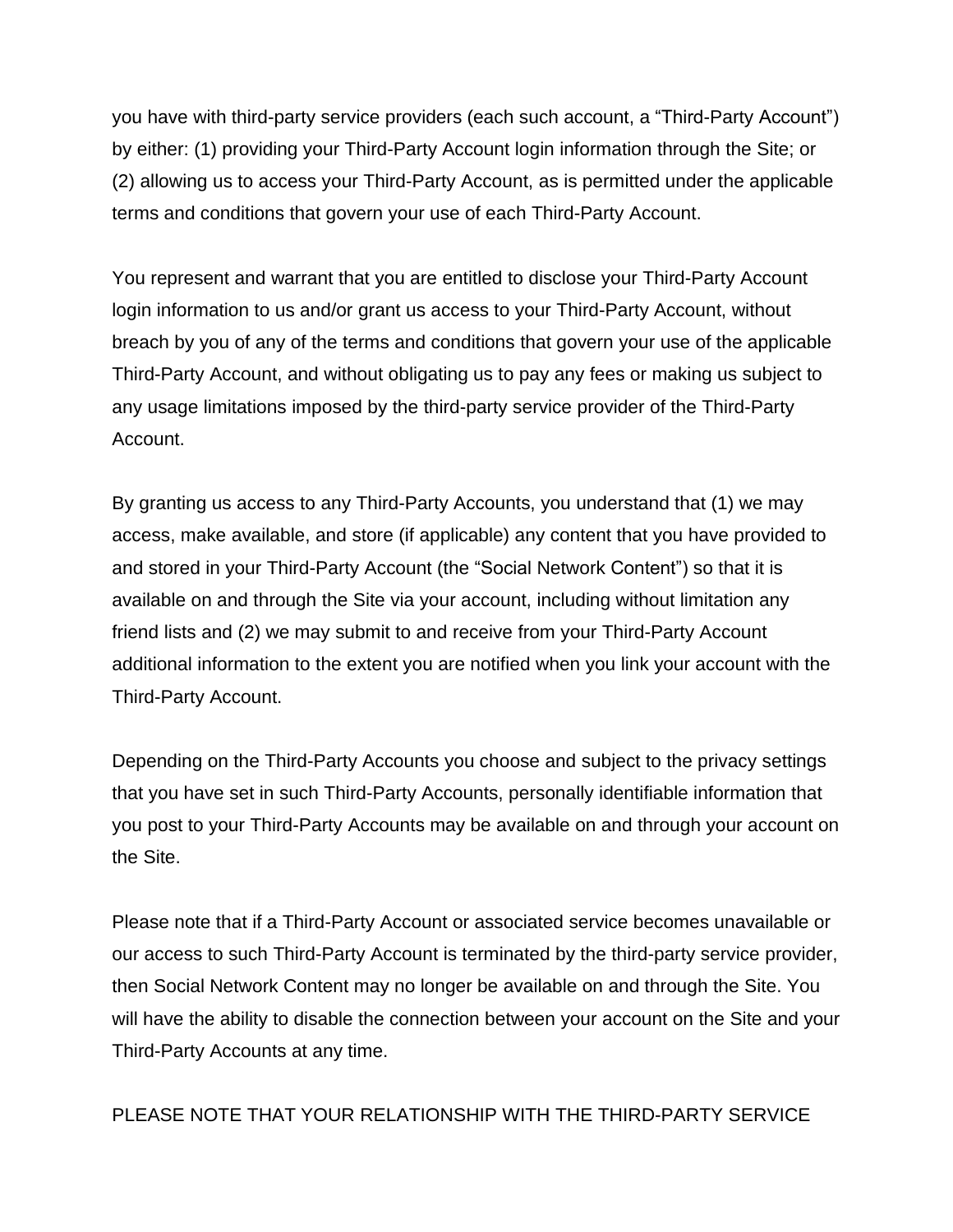#### PROVIDERS ASSOCIATED WITH YOUR THIRD-PARTY ACCOUNTS IS GOVERNED SOLELY BY YOUR AGREEMENT(S) WITH SUCH THIRD-PARTY SERVICE PROVIDERS.

We make no effort to review any Social Network Content for any purpose, including but not limited to, for accuracy, legality, or non-infringement, and we are not responsible for any Social Network Content.

You acknowledge and agree that we may access your email address book associated with a Third-Party Account and your contacts list stored on your mobile device or tablet computer solely for purposes of identifying and informing you of those contacts who have also registered to use the Site.

You can deactivate the connection between the Site and your Third-Party Account by contacting us using the contact information below or through your account settings (if applicable). We will attempt to delete any information stored on our servers that was obtained through such Third-Party Account, except the username and profile picture that become associated with your account.

## **SUBMISSIONS**

You acknowledge and agree that any questions, comments, suggestions, ideas, feedback, or other information regarding the Site ("Submissions") provided by you to us are non-confidential and shall become our sole property. We shall own exclusive rights, including all intellectual property rights, and shall be entitled to the unrestricted use and dissemination of these Submissions for any lawful purpose, commercial or otherwise, without acknowledgment or compensation to you.

You hereby waive all moral rights to any such Submissions, and you hereby warrant that any such Submissions are original with you or that you have the right to submit such Submissions. You agree there shall be no recourse against us for any alleged or actual infringement or misappropriation of any proprietary right in your Submissions.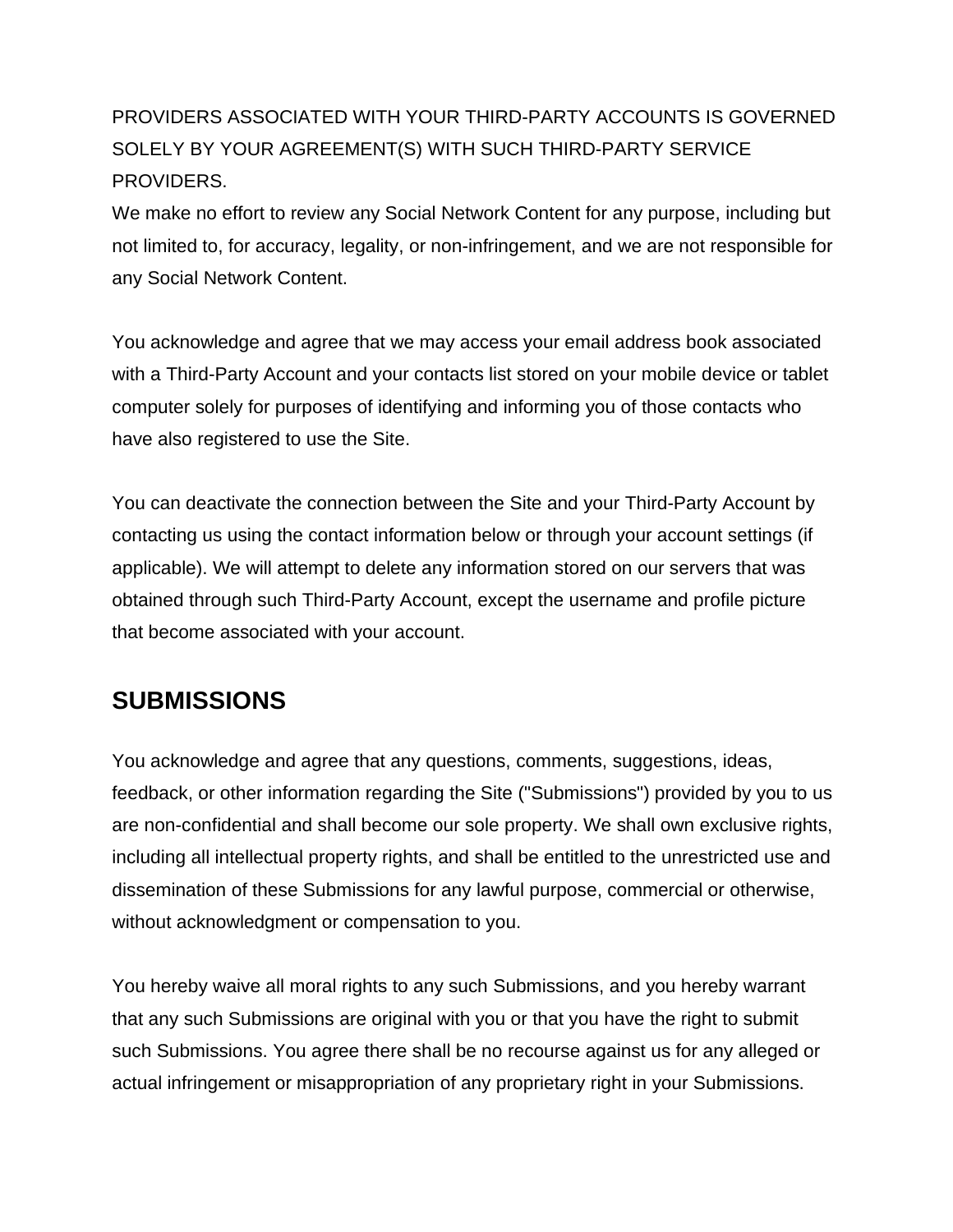## **THIRD-PARTY WEBSITES AND CONTENT**

The Site may contain (or you may be sent via the Site) links to other websites ("Third-Party Websites") as well as articles, photographs, text, graphics, pictures, designs, music, sound, video, information, applications, software, and other content or items belonging to or originating from third parties ("Third-Party Content").

Such Third-Party Websites and Third-Party Content are not investigated, monitored, or checked for accuracy, appropriateness, or completeness by us, and we are not responsible for any Third-Party Websites accessed through the Site or any Third-Party Content posted on, available through, or installed from the Site, including the content, accuracy, offensiveness, opinions, reliability, privacy practices, or other policies of or contained in the Third-Party Websites or the Third-Party Content.

Inclusion of, linking to, or permitting the use or installation of any Third-Party Websites or any Third-Party Content does not imply approval or endorsement thereof by us. If you decide to leave the Site and access the Third-Party Websites or to use or install any Third-Party Content, you do so at your own risk, and you should be aware these Terms and Conditions no longer govern.

You should review the applicable terms and policies, including privacy and data gathering practices, of any website to which you navigate from the Site or relating to any applications you use or install from the Site. Any purchases you make through Third-Party Websites will be through other websites and from other companies, and we take no responsibility whatsoever in relation to such purchases which are exclusively between you and the applicable third party.

You agree and acknowledge that we do not endorse the products or services offered on Third-Party Websites and you shall hold us harmless from any harm caused by your purchase of such products or services. Additionally, you shall hold us harmless from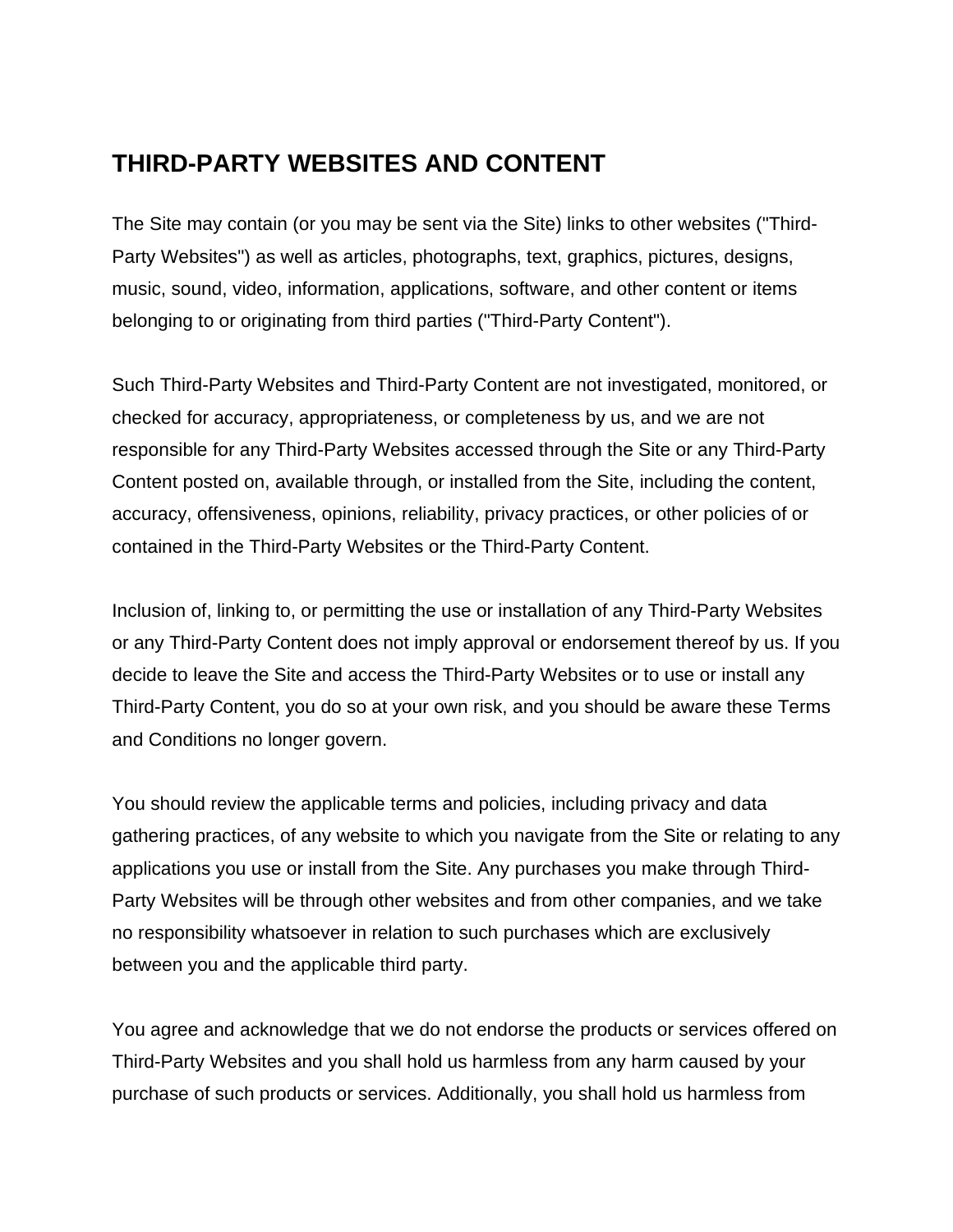any losses sustained by you or harm caused to you relating to or resulting in any way from any Third-Party Content or any contact with Third-Party Websites.

#### **SITE MANAGEMENT**

We reserve the right, but not the obligation, to:

(1) monitor the Site for violations of these Terms and Conditions;

(2) take appropriate legal action against anyone who, in our sole discretion, violates the law or these Terms and Conditions, including without limitation, reporting such user to law enforcement authorities;

(3) in our sole discretion and without limitation, refuse, restrict access to, limit the availability of, or disable (to the extent technologically feasible) any of your Contributions or any portion thereof;

(4) in our sole discretion and without limitation, notice, or liability, to remove from the Site or otherwise disable all files and content that are excessive in size or are in any way burdensome to our systems;

(5) otherwise manage the Site in a manner designed to protect our rights and property and to facilitate the proper functioning of the Site.

#### **PRIVACY POLICY**

We care about data privacy and security. Please review our Privacy Policy **[CLICK** HERE]/posted on the Site]. By using the Site, you agree to be bound by our Privacy Policy, which is incorporated into these Terms and Conditions. Please be advised the Site is hosted in Australia.

If you access the Site from the European Union, Asia, or any other region of the world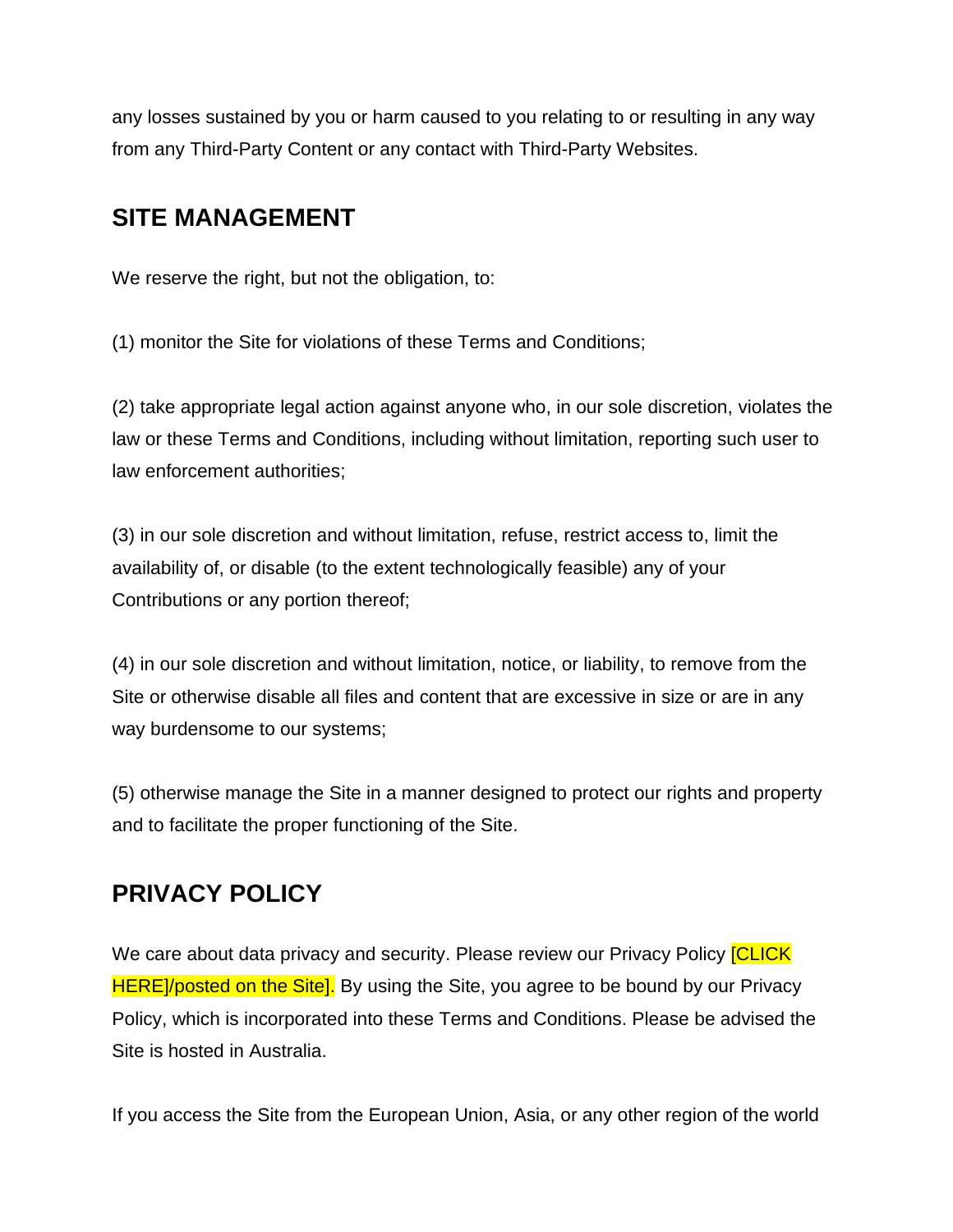with laws or other requirements governing personal data collection, use, or disclosure that differ from applicable laws in Australia, then through your continued use of the Site, you are transferring your data to Australia, and you expressly consent to have your data transferred to and processed in Australia.

# **DIGITAL MILLENNIUM COPYRIGHT ACT (DMCA) NOTICE AND POLICY**

#### **Notifications**

We respect the intellectual property rights of others. If you believe that any material available on or through the Site infringes upon any copyright you own or control, please immediately notify our Designated Copyright Agent using the contact information provided below (a "Notification").

A copy of your Notification will be sent to the person who posted or stored the material addressed in the Notification. Please be advised that pursuant to federal law you may be held liable for damages if you make material misrepresentations in a Notification. Thus, if you are not sure that material located on or linked to by the Site infringes your copyright, you should consider first contacting an attorney.

All Notifications should meet the requirements include the following information:

(1) A physical or electronic signature of a person authorized to act on behalf of the owner of an exclusive right that is allegedly infringed;

(2) identification of the copyrighted work claimed to have been infringed, or, if multiple copyrighted works on the Site are covered by the Notification, a representative list of such works on the Site;

(3) identification of the material that is claimed to be infringing or to be the subject of infringing activity and that is to be removed or access to which is to be disabled, and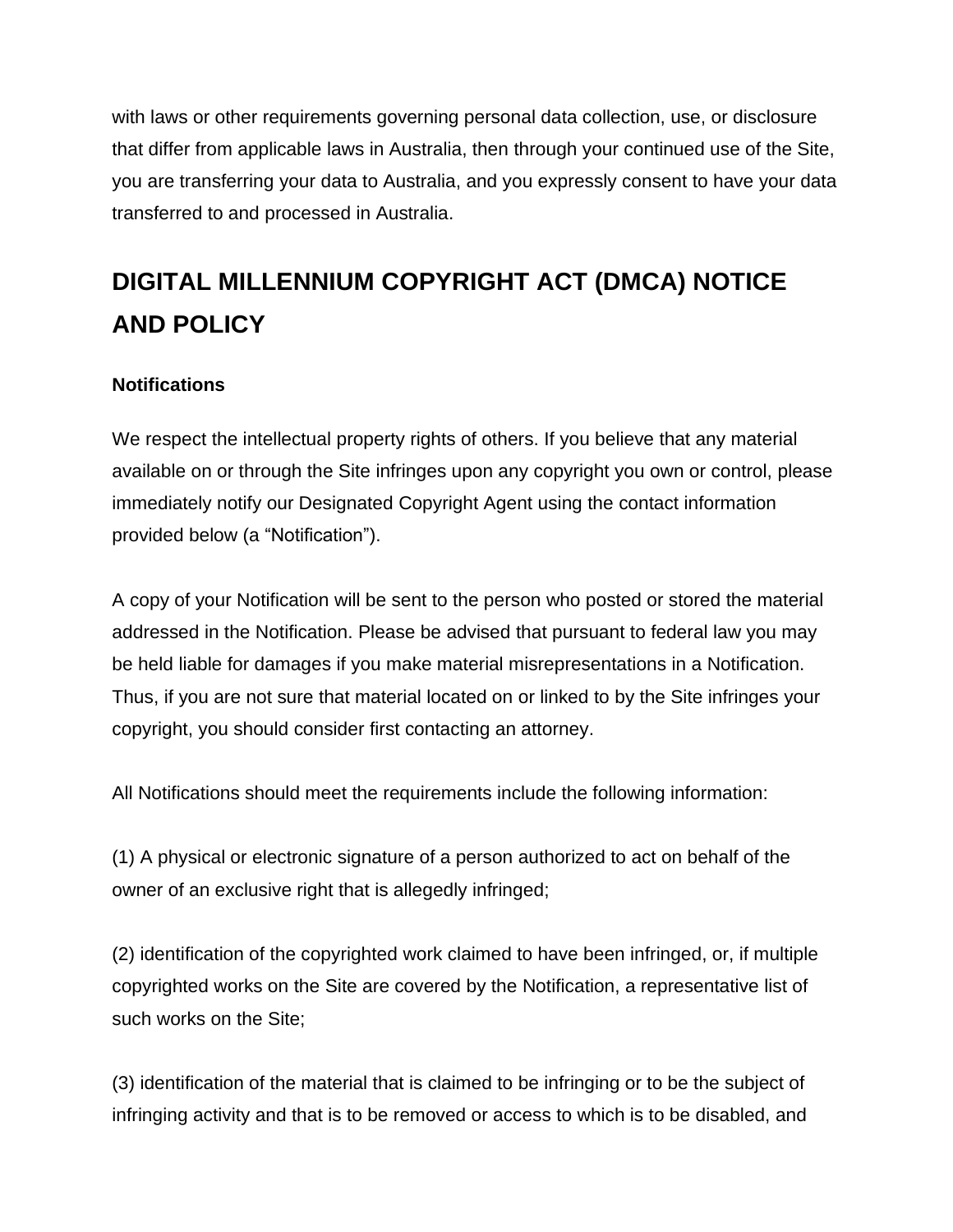information reasonably sufficient to permit us to locate the material;

(4) information reasonably sufficient to permit us to contact the complaining party, such as an address, telephone number, and, if available, an email address at which the complaining party may be contacted;

(5) a statement that the complaining party has a good faith belief that use of the material in the manner complained of is not authorized by the copyright owner, its agent, or the law;

(6) a statement that the information in the notification is accurate, and under penalty of perjury, that the complaining party is authorized to act on behalf of the owner of an exclusive right that is allegedly infringed upon.

#### **Counter Notification**

If you believe your own copyrighted material has been removed from the Site as a result of a mistake or misidentification, you may submit a written counter notification to [us/our Designated Copyright Agent] using the contact information provided below (a "Counter Notification").

To be an effective Counter Notification, your Counter Notification must include substantially the following:

(1) identification of the material that has been removed or disabled and the location at which the material appeared before it was removed or disabled;

(2) a statement that you consent to the jurisdiction of the Court in which your address is located, or if your address is outside Australia, for any judicial district in which we are located;

(3) a statement that you will accept service of process from the party that filed the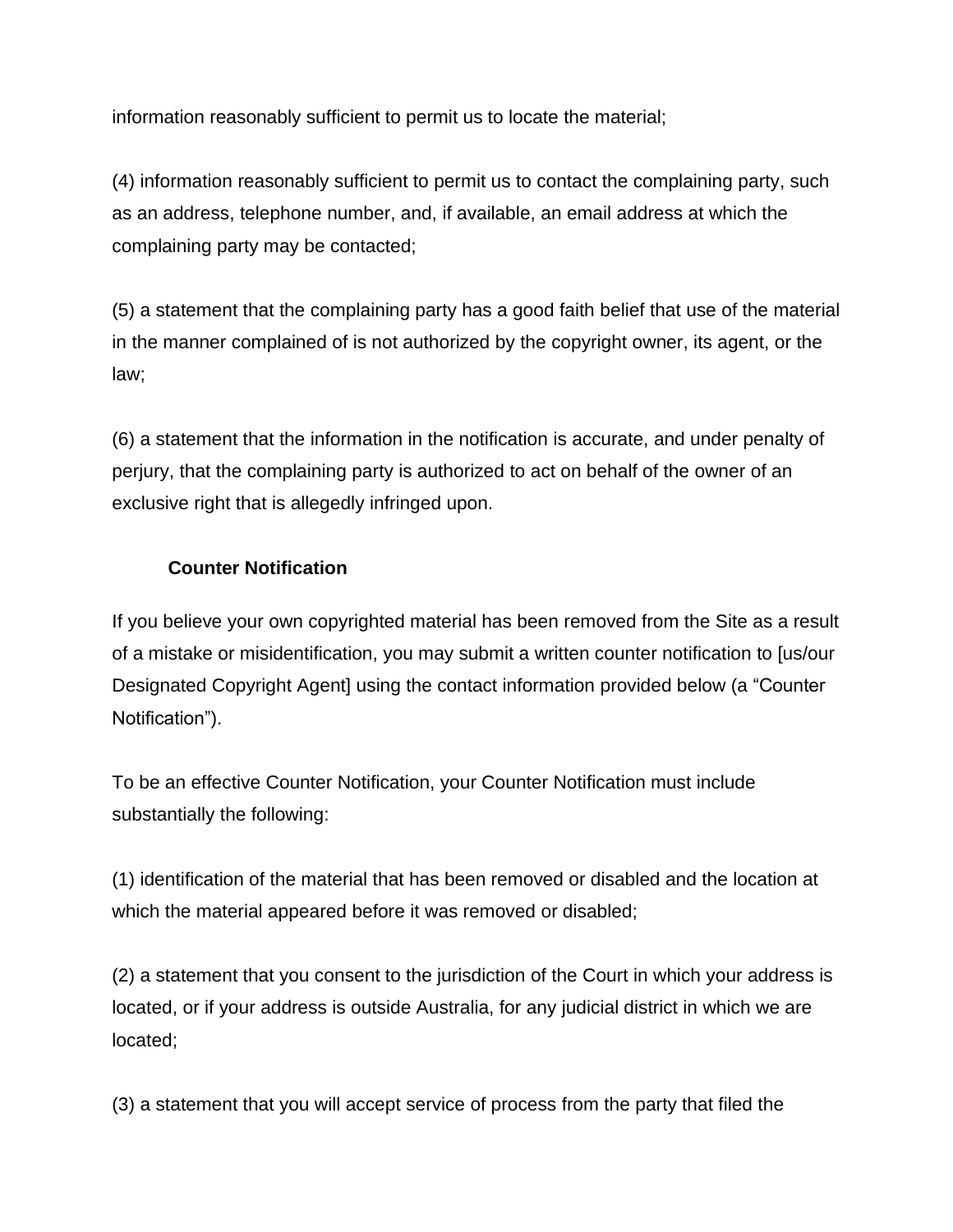Notification or the party's agent;

(4) your name, address, and telephone number;

(5) a statement under penalty of perjury that you have a good faith belief that the material in question was removed or disabled as a result of a mistake or misidentification of the material to be removed or disabled;

(6) your physical or electronic signature.

If you send us a valid, written Counter Notification meeting the requirements described above, we will restore your removed or disabled material, unless we first receive notice from the party filing the Notification informing us that such party has filed a court action to restrain you from engaging in infringing activity related to the material in question.

Please note that if you materially misrepresent that the disabled or removed content was removed by mistake or misidentification, you may be liable for damages, including costs and attorney's fees. Filing a false Counter Notification constitutes perjury.

Designated Copyright Agent [Name] Attn: Copyright Agent [Address] [City, State Zip] [email]

#### **COPYRIGHT INFRINGEMENTS**

We respect the intellectual property rights of others. If you believe that any material available on or through the Site infringes upon any copyright you own or control, please immediately notify us using the contact information provided below (a "Notification"). A copy of your Notification will be sent to the person who posted or stored the material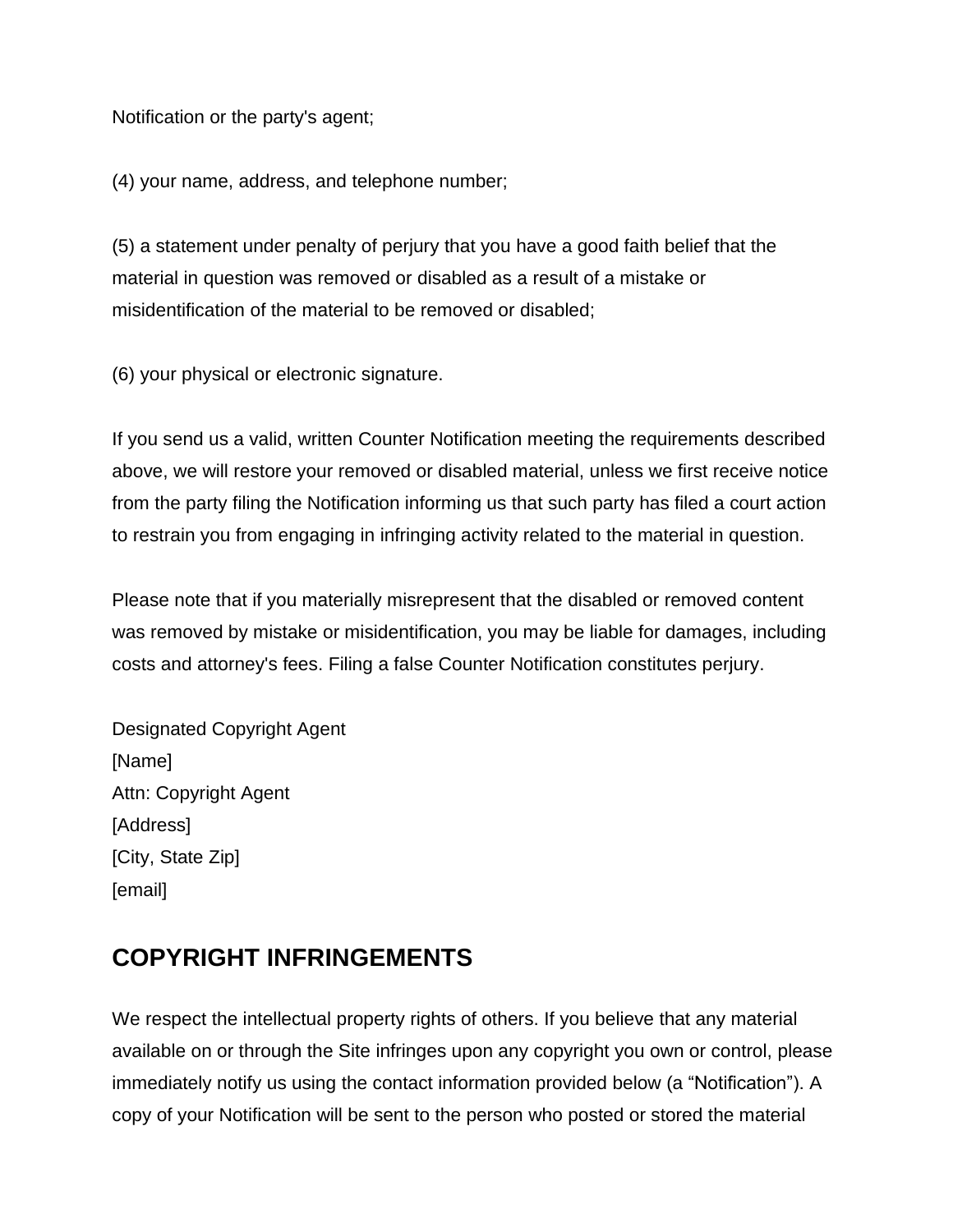addressed in the Notification.

Please be advised that pursuant to federal law you may be held liable for damages if you make material misrepresentations in a Notification. Thus, if you are not sure that material located on or linked to by the Site infringes your copyright, you should consider first contacting legal consul.]

## **TERM AND TERMINATION**

These Terms and Conditions shall remain in full force and effect while you use the Site. WITHOUT LIMITING ANY OTHER PROVISION OF THESE TERMS AND CONDITIONS, WE RESERVE THE RIGHT TO, IN OUR SOLE DISCRETION AND WITHOUT NOTICE OR LIABILITY, DENY ACCESS TO AND USE OF THE SITE (INCLUDING BLOCKING CERTAIN IP ADDRESSES), TO ANY PERSON FOR ANY REASON OR FOR NO REASON, INCLUDING WITHOUT LIMITATION FOR BREACH OF ANY REPRESENTATION, WARRANTY, OR COVENANT CONTAINED IN THESE TERMS AND CONDITIONS OR OF ANY APPLICABLE LAW OR REGULATION. WE MAY TERMINATE YOUR USE OR PARTICIPATION IN THE SITE OR DELETE [YOUR ACCOUNT AND] ANY CONTENT OR INFORMATION THAT YOU POSTED AT ANY TIME, WITHOUT WARNING, IN OUR SOLE DISCRETION.

If we terminate or suspend your account for any reason, you are prohibited from registering and creating a new account under your name, a fake or borrowed name, or the name of any third party, even if you may be acting on behalf of the third party.

In addition to terminating or suspending your account, we reserve the right to take appropriate legal action, including without limitation pursuing civil, criminal, and injunctive redress.

## **MODIFICATIONS AND INTERRUPTIONS**

We reserve the right to change, modify, or remove the contents of the Site at any time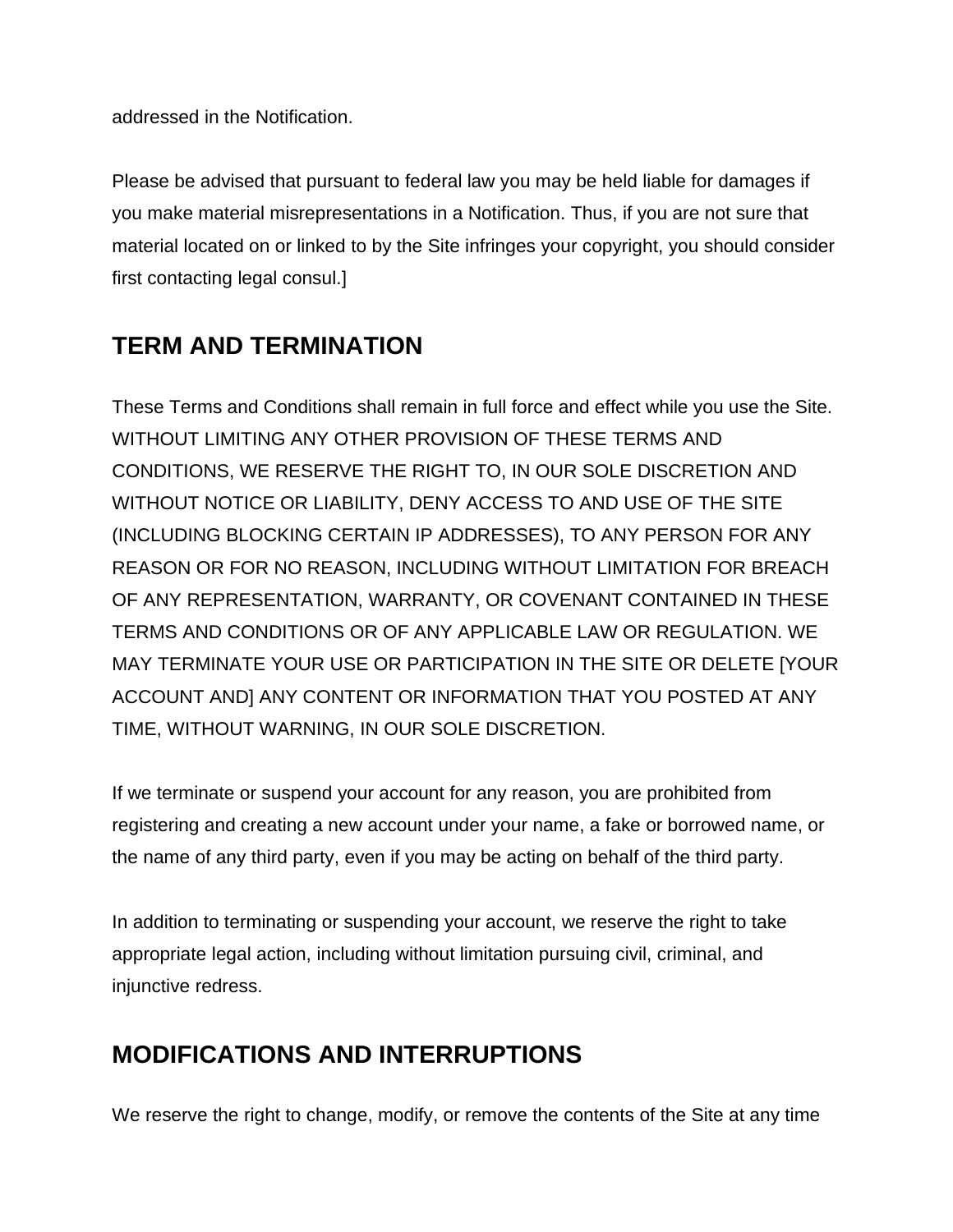or for any reason at our sole discretion without notice. However, we have no obligation to update any information on our Site. We also reserve the right to modify or discontinue all or part of the Site without notice at any time.

We will not be liable to you or any third party for any modification, price change, suspension, or discontinuance of the Site.

We cannot guarantee the Site will be available at all times. We may experience hardware, software, or other problems or need to perform maintenance related to the Site, resulting in interruptions, delays, or errors.

We reserve the right to change, revise, update, suspend, discontinue, or otherwise modify the Site at any time or for any reason without notice to you. You agree that we have no liability whatsoever for any loss, damage, or inconvenience caused by your inability to access or use the Site during any downtime or discontinuance of the Site.

Nothing in these Terms and Conditions will be construed to obligate us to maintain and support the Site or to supply any corrections, updates, or releases in connection therewith.

#### **GOVERNING LAW**

These Terms and Conditions and your use of the Site are governed by and construed in accordance with the laws of Australia applicable to agreements made and to be entirely performed within Victoria, Australia without regard to its conflict of law principles.

## **DISPUTE RESOLUTION**

**Option 1**: Any legal action of whatever nature brought by either you or us (collectively, the "Parties" and individually, a "Party") shall be commenced or prosecuted in the state and federal courts located in Victoria and the Parties hereby consent to, and waive all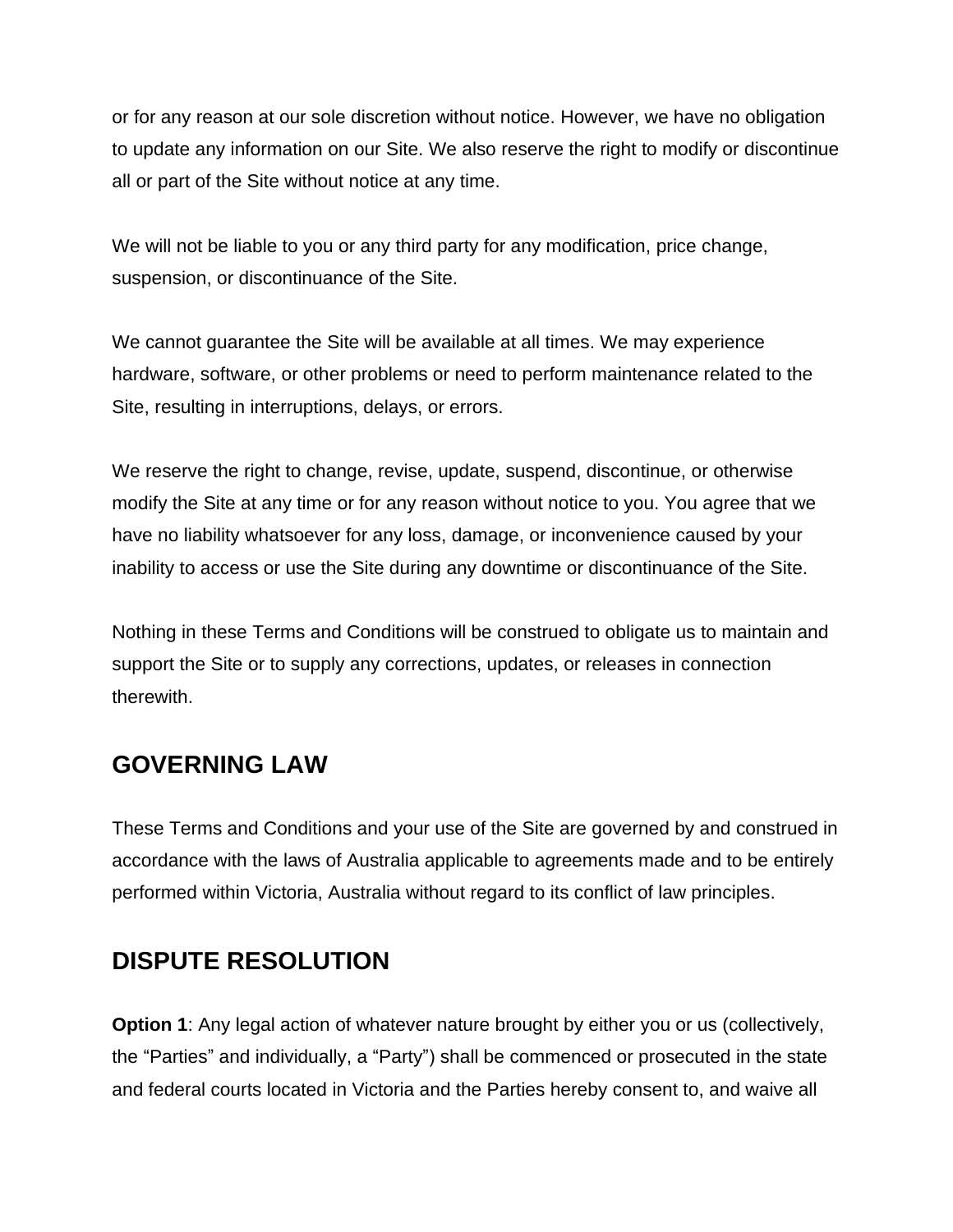defenses of lack of personal jurisdiction and forum non conveniens with respect to venue and jurisdiction in such state and federal courts.

Application of the United Nations Convention on Contracts for the International Sale of Goods and the Uniform Computer Information Transaction Act (UCITA) are excluded from these Terms and Conditions. In no event shall any claim, action, or proceeding brought by either Party related in any way to the Site be commenced more than 5 years after the cause of action arose.

#### **Option 2: Informal Negotiations**

To expedite resolution and control the cost of any dispute, controversy, or claim related to these Terms and Conditions (each a "Dispute" and collectively, the "Disputes") brought by either you or us (individually, a "Party" and collectively, the "Parties"), the Parties agree to first attempt to negotiate any Dispute (except those Disputes expressly provided below) informally for at least **10** days before initiating arbitration. Such informal negotiations commence upon written notice from one Party to the other Party.

#### **Binding Arbitration**

If the Parties are unable to resolve a Dispute through informal negotiations, the Dispute (except those Disputes expressly excluded below) will be finally and exclusively resolved by binding arbitration. YOU UNDERSTAND THAT WITHOUT THIS PROVISION, YOU WOULD HAVE THE RIGHT TO SUE IN COURT AND HAVE A JURY TRIAL.

Your arbitration fees and your share of arbitrator compensation shall be governed by the AAA Consumer Rules and, where appropriate, limited by the AAA Consumer Rules. [If such costs are determined to by the arbitrator to be excessive, we will pay all arbitration fees and expenses.]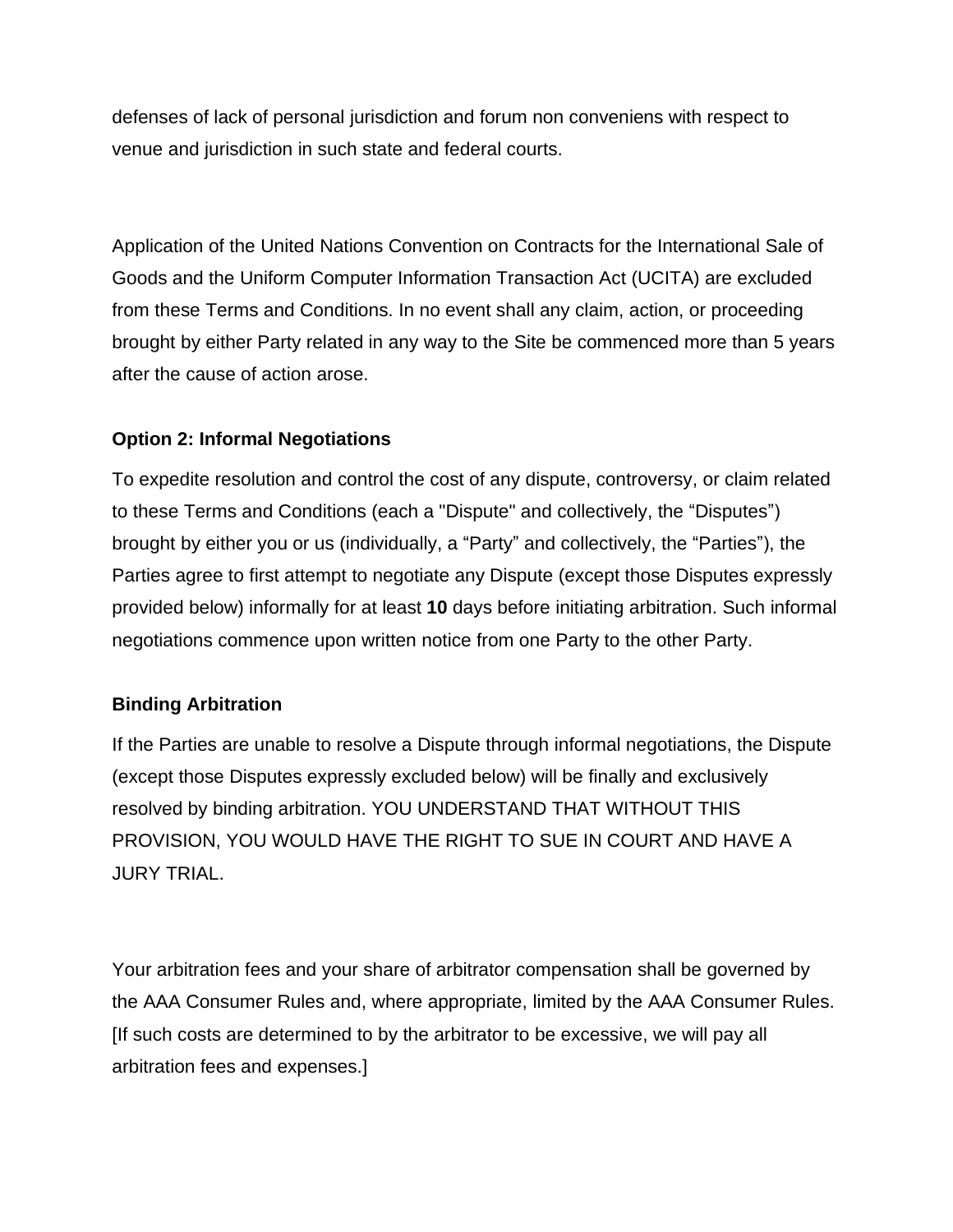The arbitration may be conducted in person, through the submission of documents, by phone, or online. The arbitrator will make a decision in writing, but need not provide a statement of reasons unless requested by either Party.

The arbitrator must follow applicable law, and any award may be challenged if the arbitrator fails to do so. Except where otherwise required by the applicable AAA rules or applicable law, the arbitration will take place in [name of county] County, [name of state].

Except as otherwise provided herein, the Parties may litigate in court to compel arbitration, stay proceedings pending arbitration, or to confirm, modify, vacate, or enter judgment on the award entered by the arbitrator.

If for any reason, a Dispute proceeds in court rather than arbitration, the Dispute shall be commenced or prosecuted in the state and federal courts located in Victoria and the Parties hereby consent to, and waive all defenses of lack of personal jurisdiction, and forum non conveniens with respect to venue and jurisdiction in such state and federal courts.

Application of the United Nations Convention on Contracts for the International Sale of Goods and the the Uniform Computer Information Transaction Act (UCITA) are excluded from these Terms and Conditions.

In no event shall any Dispute brought by either Party related in any way to the Site be commenced more than 5 years after the cause of action arose. If this provision is found to be illegal or unenforceable, then neither Party will elect to arbitrate any Dispute falling within that portion of this provision found to be illegal or unenforceable and such Dispute shall be decided by a court of competent jurisdiction within the courts listed for jurisdiction above, and the Parties agree to submit to the personal jurisdiction of that court.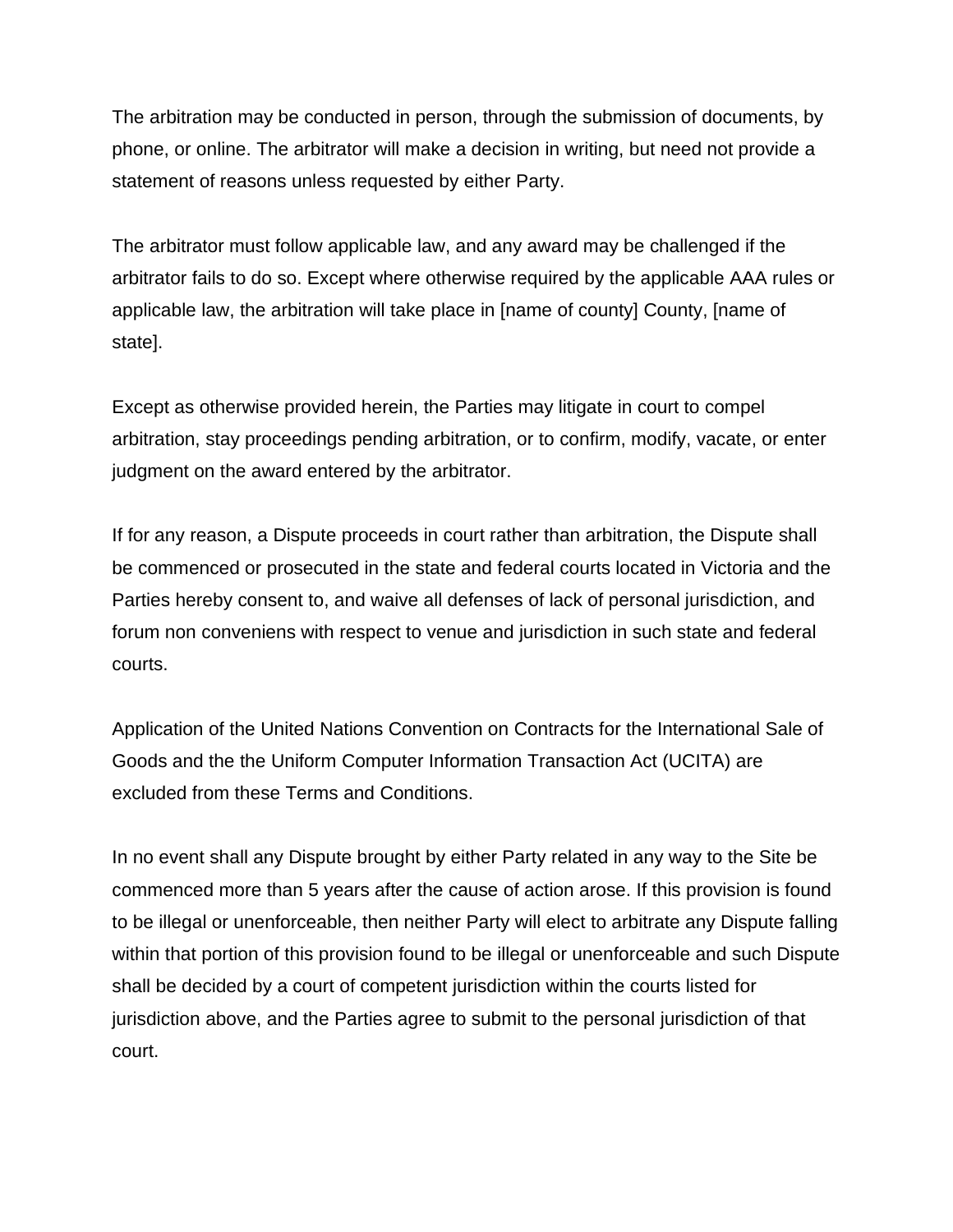#### **Option 3: Binding Arbitration**

To expedite resolution and control the cost of any dispute, controversy or claim related to these Terms and Conditions (each a "Dispute" and collectively, "Disputes"), any Dispute brought by either you or us (individually, a "Party" and collectively, the "Parties") shall be finally and exclusively resolved by binding arbitration.

YOU UNDERSTAND THAT WITHOUT THIS PROVISION, YOU WOULD HAVE THE RIGHT TO SUE IN COURT AND HAVE A JURY TRIAL. The arbitration shall be commenced and conducted under the Commercial Arbitration Rules of the American Arbitration Association ("AAA") and, where appropriate, the AAA's Supplementary Procedures for Consumer Related Disputes ("AAA Consumer Rules"), both of which are available at the AAA website [www.adr.org.](http://www.adr.org/)

Your arbitration fees and your share of arbitrator compensation shall be governed by the AAA Consumer Rules and, where appropriate, limited by the AAA Consumer Rules. [If such costs are determined to by the arbitrator to be excessive, we will pay all arbitration fees and expenses.]

The arbitration may be conducted in person, through the submission of documents, by phone, or online. The arbitrator will make a decision in writing, but need not provide a statement of reasons unless requested by either Party. The arbitrator must follow applicable law, and any award may be challenged if the arbitrator fails to do so.

Except where otherwise required by the applicable AAA rules or applicable law, the arbitration will take place in [name of county] County, [name of state]. Except as otherwise provided herein, the Parties may litigate in court to compel arbitration, stay proceedings pending arbitration, or to confirm, modify, vacate, or enter judgment on the award entered by the arbitrator.

If for any reason, a Dispute proceeds in court rather than arbitration, the Dispute shall be commenced or prosecuted in the state and federal courts located in Victoria and the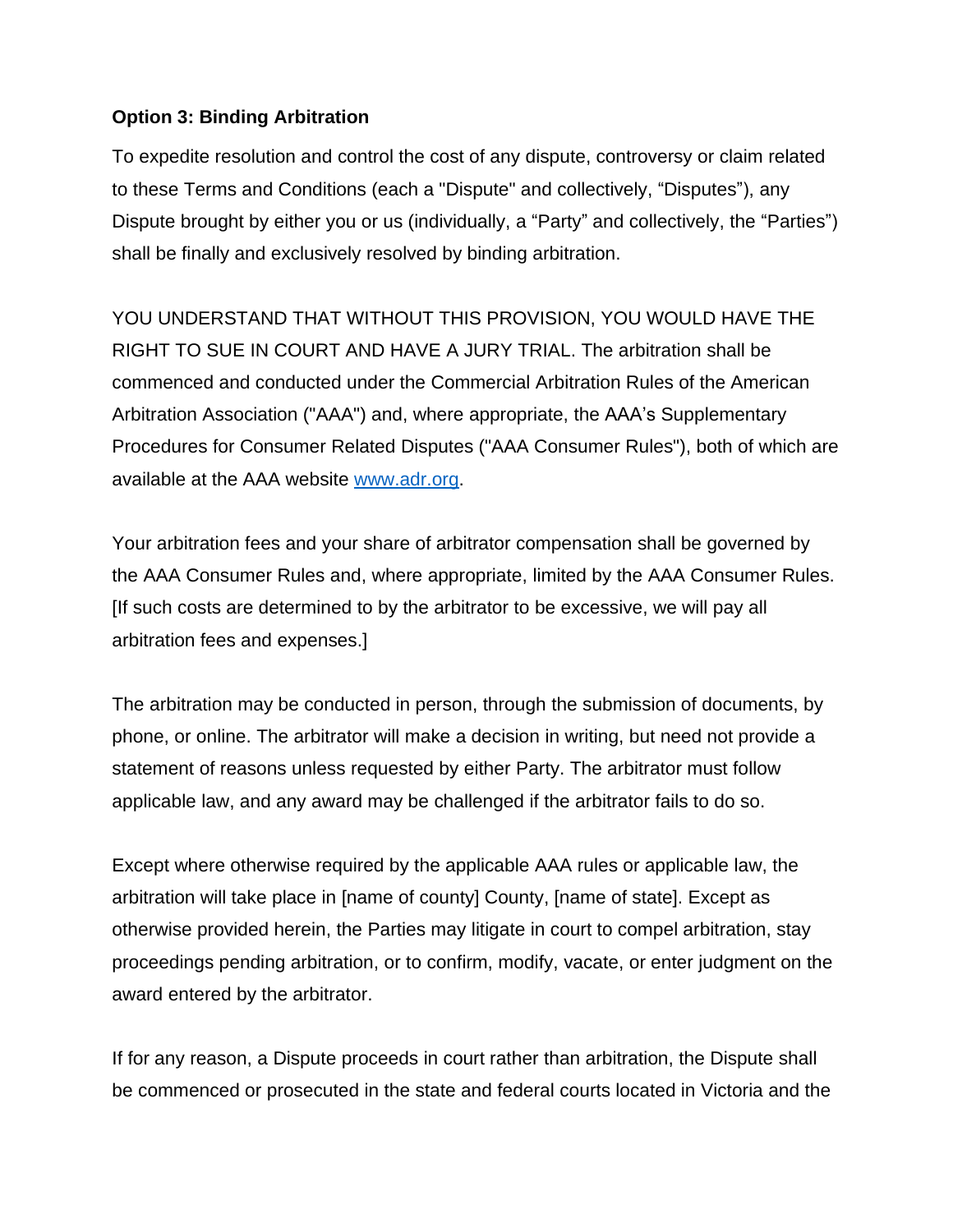Parties hereby consent to, and waive all defenses of lack of, personal jurisdiction, and forum non conveniens with respect to venue and jurisdiction in such state and federal courts.

Application of the United Nations Convention on Contracts for the International Sale of Goods and the Uniform Computer Information Transaction Act (UCITA) are excluded from these Terms and Conditions. In no event shall any Dispute brought by either Party related in any way to the Site or Services be commenced more than 5 years after the cause of action arose.

If this provision is found to be illegal or unenforceable, then neither Party will elect to arbitrate any Dispute falling within that portion of this provision found to be illegal or unenforceable and such Dispute shall be decided by a court of competent jurisdiction within the courts listed for jurisdiction above, and the Parties agree to submit to the personal jurisdiction of that court.

#### **Option 2/Option 3: Restrictions**

The Parties agree that any arbitration shall be limited to the Dispute between the Parties individually. To the full extent permitted by law, (a) no arbitration shall be joined with any other proceeding; (b) there is no right or authority for any Dispute to be arbitrated on a class-action basis or to utilize class action procedures; and (c) there is no right or authority for any Dispute to be brought in a purported representative capacity on behalf of the general public or any other persons.

#### **Option 2/Option 3: Exceptions to [Informal Negotiations and] Arbitration**

The Parties agree that the following Disputes are not subject to the above provisions concerning [informal negotiations and] binding arbitration: (a) any Disputes seeking to enforce or protect, or concerning the validity of, any of the intellectual property rights of a Party; (b) any Dispute related to, or arising from, allegations of theft, piracy, invasion of privacy, or unauthorized use; and (c) any claim for injunctive relief.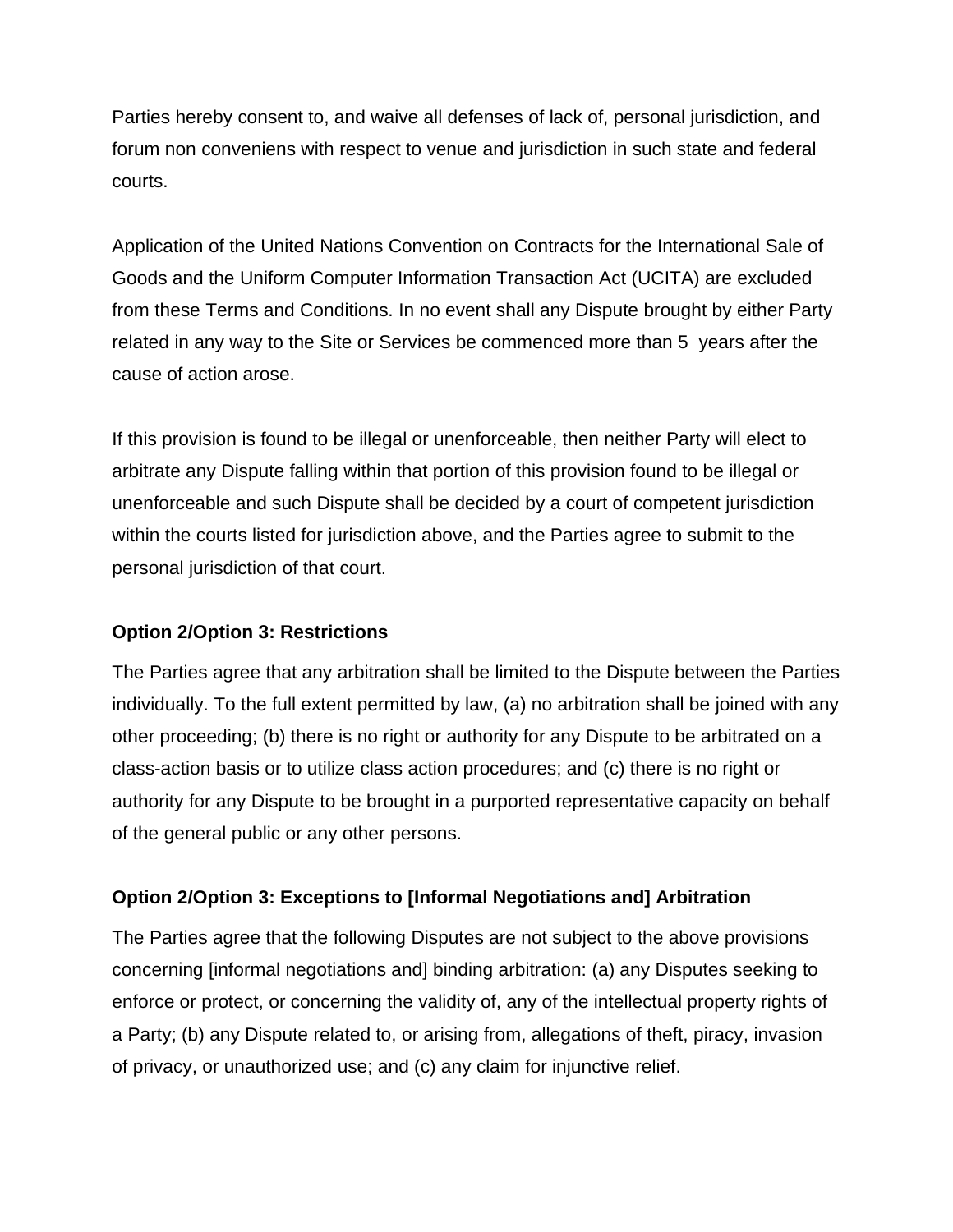If this provision is found to be illegal or unenforceable, then neither Party will elect to arbitrate any Dispute falling within that portion of this provision found to be illegal or unenforceable and such Dispute shall be decided by a court of competent jurisdiction within the courts listed for jurisdiction above, and the Parties agree to submit to the personal jurisdiction of that court.

# **CORRECTIONS**

There may be information on the Site that contains typographical errors, inaccuracies, or omissions that may relate to the Site, including descriptions, pricing, availability, and various other information. We reserve the right to correct any errors, inaccuracies, or omissions and to change or update the information on the Site at any time, without prior notice.

## **DISCLAIMER**

THE SITE IS PROVIDED ON AN AS-IS AND AS-AVAILABLE BASIS. YOU AGREE THAT YOUR USE OF THE SITE AND OUR SERVICES WILL BE AT YOUR SOLE RISK. TO THE FULLEST EXTENT PERMITTED BY LAW, WE DISCLAIM ALL WARRANTIES, EXPRESS OR IMPLIED, IN CONNECTION WITH THE SITE AND YOUR USE THEREOF, INCLUDING, WITHOUT LIMITATION, THE IMPLIED WARRANTIES OF MERCHANTABILITY, FITNESS FOR A PARTICULAR PURPOSE, AND NON-INFRINGEMENT. WE MAKE NO WARRANTIES OR REPRESENTATIONS ABOUT THE ACCURACY OR COMPLETENESS OF THE SITE'S CONTENT OR THE CONTENT OF ANY WEBSITES LINKED TO THE SITE AND WE WILL ASSUME NO LIABILITY OR RESPONSIBILITY FOR ANY (1) ERRORS, MISTAKES, OR INACCURACIES OF CONTENT AND MATERIALS, (2) PERSONAL INJURY OR PROPERTY DAMAGE, OF ANY NATURE WHATSOEVER, RESULTING FROM YOUR ACCESS TO AND USE OF THE SITE, (3) ANY UNAUTHORIZED ACCESS TO OR USE OF OUR SECURE SERVERS AND/OR ANY AND ALL PERSONAL INFORMATION AND/OR FINANCIAL INFORMATION STORED THEREIN, (4) ANY INTERRUPTION OR CESSATION OF TRANSMISSION TO OR FROM THE SITE, (5)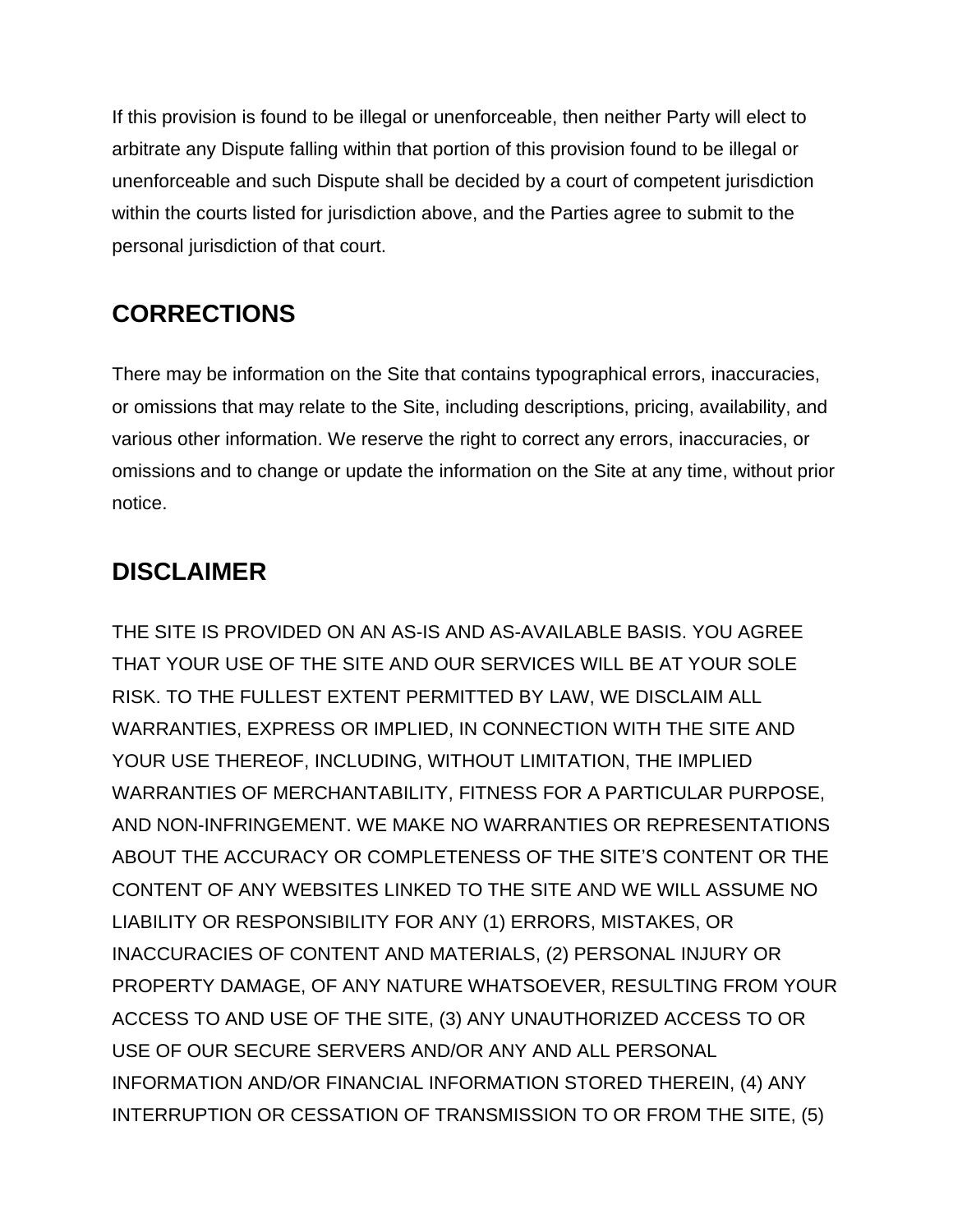ANY BUGS, VIRUSES, TROJAN HORSES, OR THE LIKE WHICH MAY BE TRANSMITTED TO OR THROUGH THE SITE BY ANY THIRD PARTY, AND/OR (6) ANY ERRORS OR OMISSIONS IN ANY CONTENT AND MATERIALS OR FOR ANY LOSS OR DAMAGE OF ANY KIND INCURRED AS A RESULT OF THE USE OF ANY CONTENT POSTED, TRANSMITTED, OR OTHERWISE MADE AVAILABLE VIA THE SITE. WE DO NOT WARRANT, ENDORSE, GUARANTEE, OR ASSUME RESPONSIBILITY FOR ANY PRODUCT OR SERVICE ADVERTISED OR OFFERED BY A THIRD PARTY THROUGH THE SITE, ANY HYPERLINKED WEBSITE, OR ANY WEBSITE OR MOBILE APPLICATION FEATURED IN ANY BANNER OR OTHER ADVERTISING, AND WE WILL NOT BE A PARTY TO OR IN ANY WAY BE RESPONSIBLE FOR MONITORING ANY TRANSACTION BETWEEN YOU AND ANY THIRD-PARTY PROVIDERS OF PRODUCTS OR SERVICES.

AS WITH THE PURCHASE OF A PRODUCT OR SERVICE THROUGH ANY MEDIUM OR IN ANY ENVIRONMENT, YOU SHOULD USE YOUR BEST JUDGMENT AND EXERCISE CAUTION WHERE APPROPRIATE.

# **LIMITATIONS OF LIABILITY**

IN NO EVENT WILL WE OR OUR DIRECTORS, EMPLOYEES, OR AGENTS BE LIABLE TO YOU OR ANY THIRD PARTY FOR ANY DIRECT, INDIRECT, CONSEQUENTIAL, EXEMPLARY, INCIDENTAL, SPECIAL, OR PUNITIVE DAMAGES, INCLUDING LOST PROFIT, LOST REVENUE, LOSS OF DATA, OR OTHER DAMAGES ARISING FROM YOUR USE OF THE SITE, EVEN IF WE HAVE BEEN ADVISED OF THE POSSIBILITY OF SUCH DAMAGES.

[NOTWITHSTANDING ANYTHING TO THE CONTRARY CONTAINED HEREIN, OUR LIABILITY TO YOU FOR ANY CAUSE WHATSOEVER AND REGARDLESS OF THE FORM OF THE ACTION, WILL AT ALL TIMES BE LIMITED TO [THE LESSER OF] [THE AMOUNT PAID, IF ANY, BY YOU TO US DURING THE 12 MONTH PERIOD PRIOR TO ANY CAUSE OF ACTION ARISING [OR] [\$10,000]. CERTAIN STATE LAWS DO NOT ALLOW LIMITATIONS ON IMPLIED WARRANTIES OR THE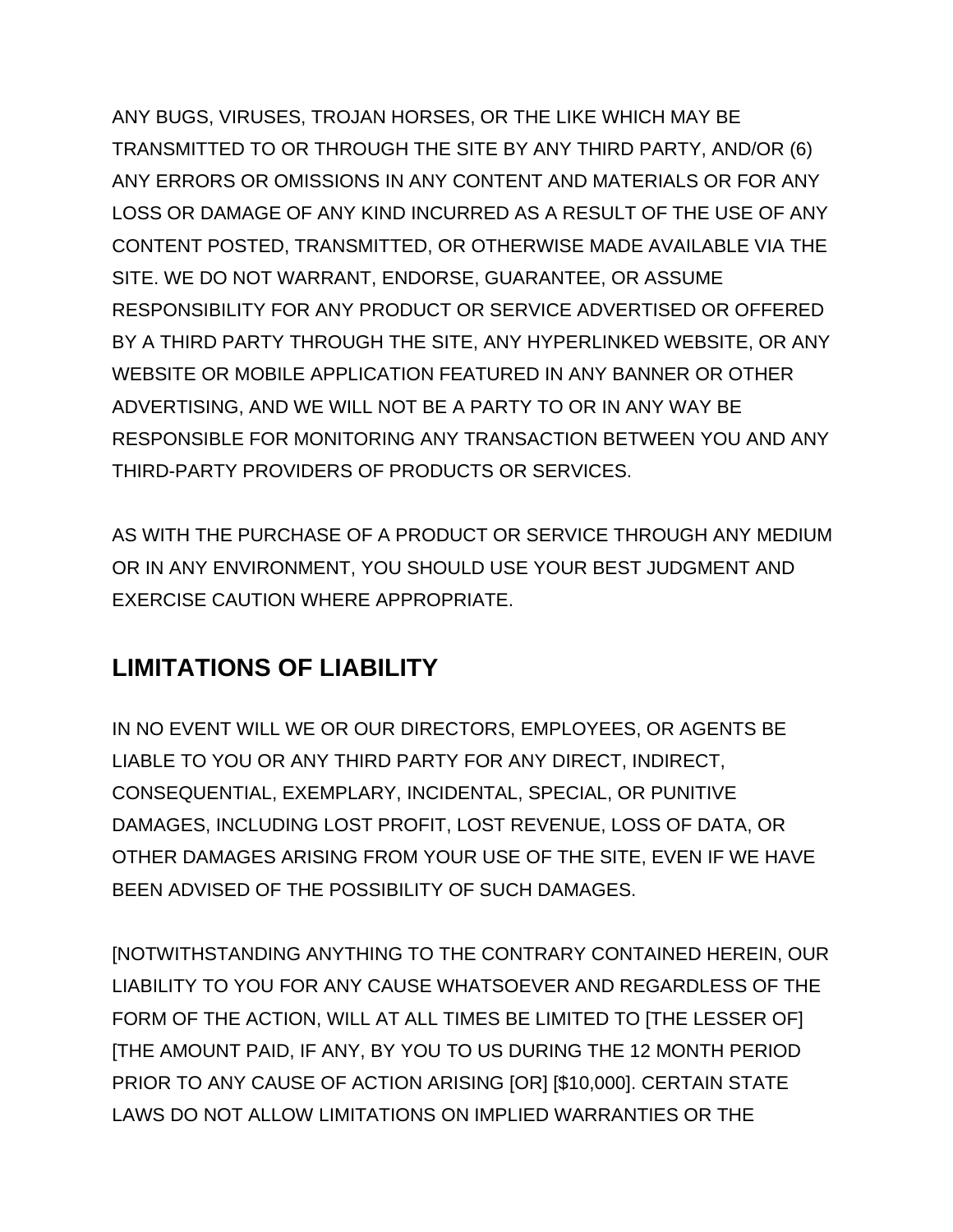EXCLUSION OR LIMITATION OF CERTAIN DAMAGES.

IF THESE LAWS APPLY TO YOU, SOME OR ALL OF THE ABOVE DISCLAIMERS OR LIMITATIONS MAY NOT APPLY TO YOU, AND YOU MAY HAVE ADDITIONAL RIGHTS.]

#### **INDEMNIFICATION**

You agree to defend, indemnify, and hold us harmless, including our subsidiaries, affiliates, and all of our respective officers, agents, partners, and employees, from and against any loss, damage, liability, claim, or demand, including reasonable attorneys' fees and expenses, made by any third party due to or arising out of: (1) [your Contributions]; (2) use of the Site; (3) breach of these Terms and Conditions; (4) any breach of your representations and warranties set forth in these Terms and Conditions; (5) your violation of the rights of a third party, including but not limited to intellectual property rights; or (6) any overt harmful act toward any other user of the Site with whom you connected via the Site.

Notwithstanding the foregoing, we reserve the right, at your expense, to assume the exclusive defense and control of any matter for which you are required to indemnify us, and you agree to cooperate, at your expense, with our defense of such claims. We will use reasonable efforts to notify you of any such claim, action, or proceeding which is subject to this indemnification upon becoming aware of it.

#### **USER DATA**

We will maintain certain data that you transmit to the Site for the purpose of managing the Site, as well as data relating to your use of the Site. Although we perform regular routine backups of data, you are solely responsible for all data that you transmit or that relates to any activity you have undertaken using the Site.

You agree that we shall have no liability to you for any loss or corruption of any such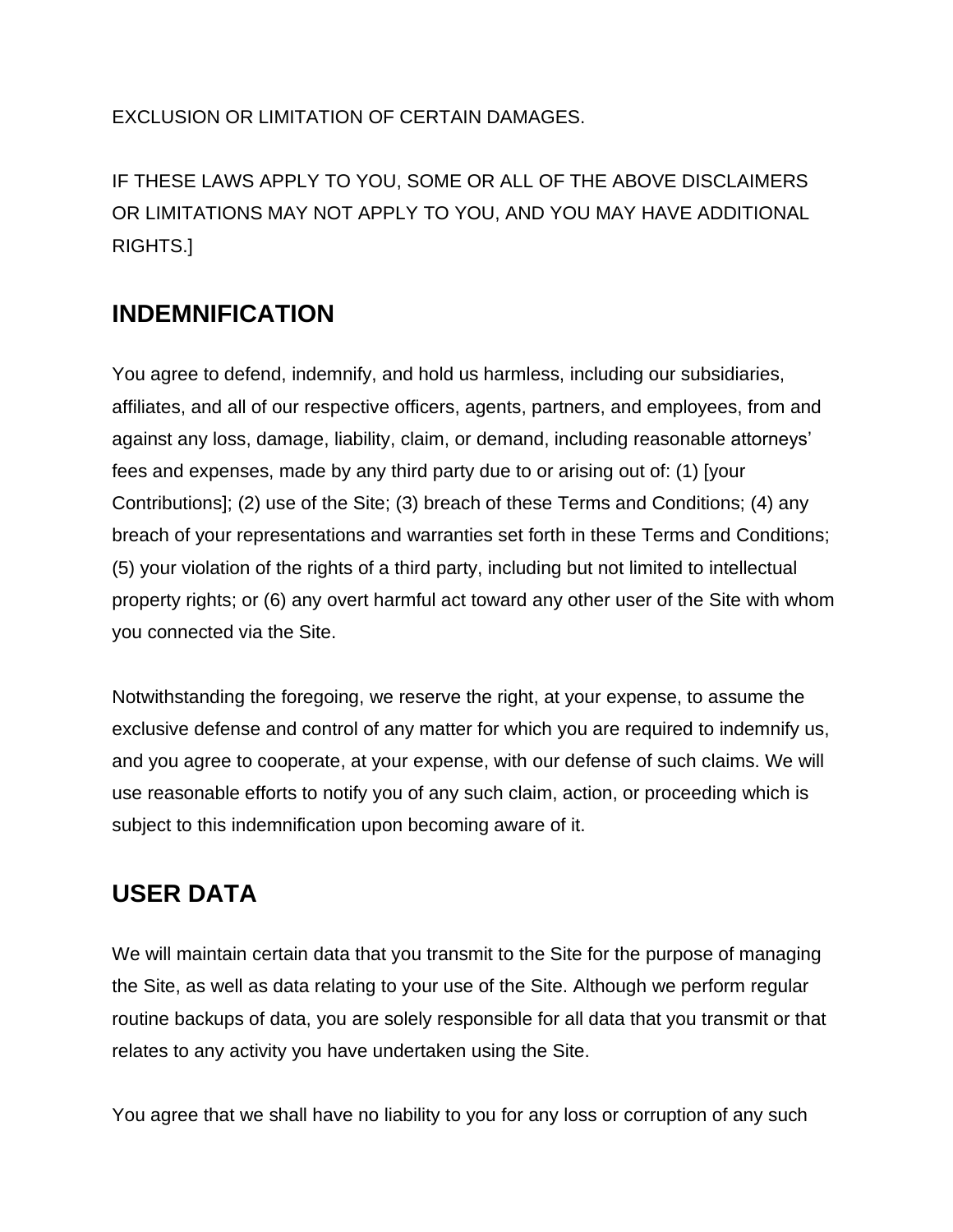data, and you hereby waive any right of action against us arising from any such loss or corruption of such data.

# **ELECTRONIC COMMUNICATIONS, TRANSACTIONS, AND SIGNATURES**

Visiting the Site, sending us emails, and completing online forms constitute electronic communications. You consent to receive electronic communications, and you agree that all agreements, notices, disclosures, and other communications we provide to you electronically, via email and on the Site, satisfy any legal requirement that such communication be in writing.

YOU HEREBY AGREE TO THE USE OF ELECTRONIC SIGNATURES, CONTRACTS, ORDERS, AND OTHER RECORDS, AND TO ELECTRONIC DELIVERY OF NOTICES, POLICIES, AND RECORDS OF TRANSACTIONS INITIATED OR COMPLETED BY US OR VIA THE SITE.

You hereby waive any rights or requirements under any statutes, regulations, rules, ordinances, or other laws in any jurisdiction which require an original signature or delivery or retention of non-electronic records, or to payments or the granting of credits by any means other than electronic means.

#### **MISCELLANEOUS**

These Terms and Conditions and any policies or operating rules posted by us on the Site constitute the entire agreement and understanding between you and us. Our failure to exercise or enforce any right or provision of these Terms and Conditions shall not operate as a waiver of such right or provision.

These Terms and Conditions operate to the fullest extent permissible by law. We may assign any or all of our rights and obligations to others at any time. We shall not be